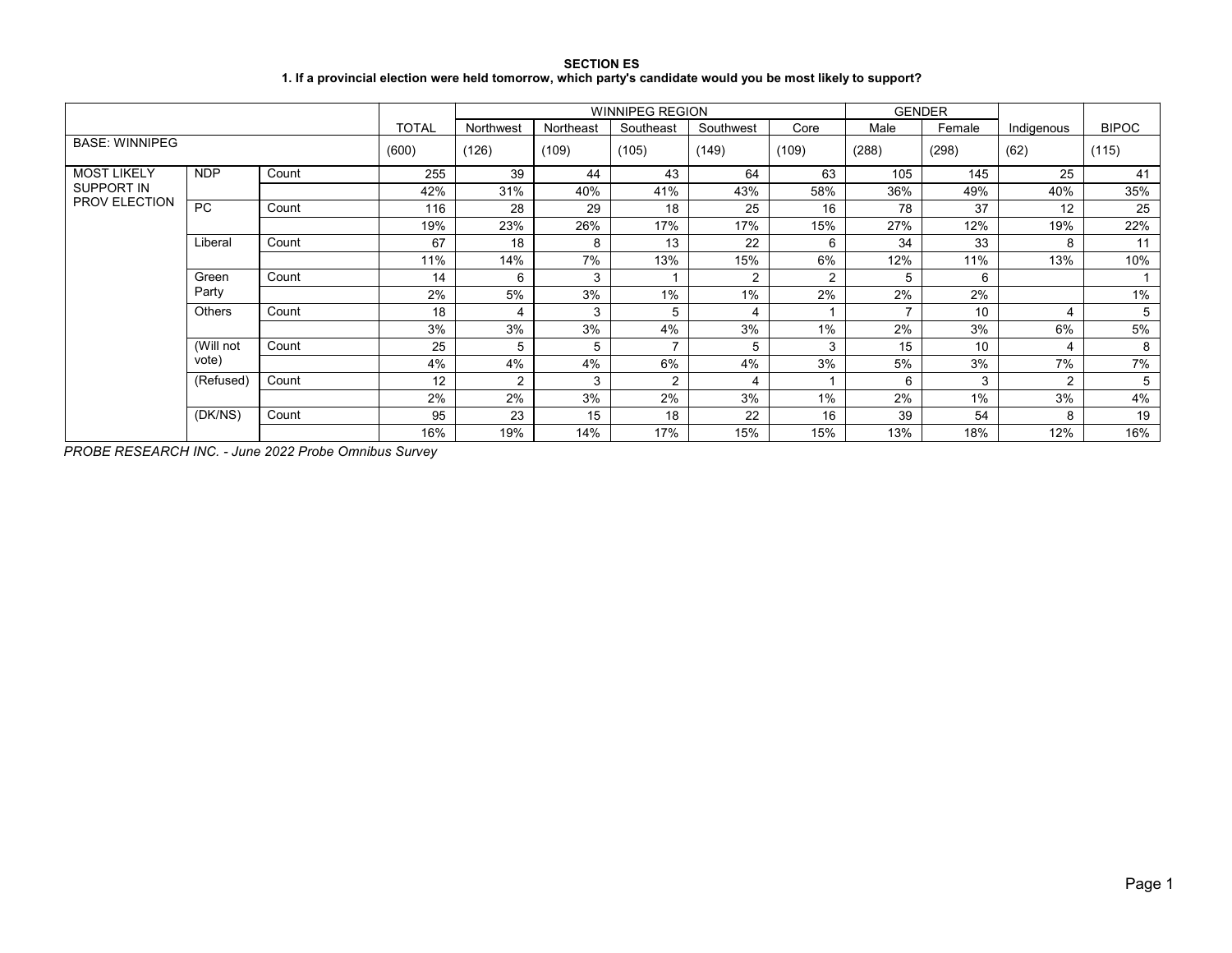**SECTION ES 1. If a provincial election were held tomorrow, which party's candidate would you be most likely to support?**

|                             |            |       |              |                | <b>AGE</b> |       |       |                | <b>VOTED LAST PROV ELECTION</b> |                |
|-----------------------------|------------|-------|--------------|----------------|------------|-------|-------|----------------|---------------------------------|----------------|
|                             |            |       | <b>TOTAL</b> | 18 - 34        | $35 - 54$  | $55+$ | PC    | <b>NDP</b>     | LІВ                             | <b>GP</b>      |
| <b>BASE: WINNIPEG</b>       |            |       | (600)        | (181)          | (197)      | (222) | (178) | (220)          | (81)                            | (33)           |
| <b>MOST LIKELY</b>          | <b>NDP</b> | Count | 255          | 92             | 82         | 81    | 23    | 181            | 32                              |                |
| SUPPORT IN<br>PROV ELECTION |            |       | 42%          | 51%            | 41%        | 36%   | 13%   | 82%            | 39%                             | 20%            |
|                             | <b>PC</b>  | Count | 116          | 22             | 46         | 47    | 102   |                |                                 | 5              |
|                             |            |       | 19%          | 12%            | 24%        | 21%   | 57%   | 0%             | $1\%$                           | 15%            |
|                             | Liberal    | Count | 67           | 17             | 20         | 29    | 5     | 10             | 35                              | 6              |
|                             |            |       | 11%          | 10%            | 10%        | 13%   | 3%    | 5%             | 43%                             | 17%            |
|                             | Green      | Count | 14           | 2              | 3          | 9     | 3     | 3              |                                 | 6              |
|                             | Party      |       | 2%           | 1%             | 2%         | 4%    | 2%    | $1\%$          | 2%                              | 17%            |
|                             | Others     | Count | 18           | 9              | 5          | 4     | 10    | $\overline{c}$ | $\overline{2}$                  |                |
|                             |            |       | 3%           | 5%             | 2%         | 2%    | 6%    | $1\%$          | 2%                              |                |
|                             | (Will not  | Count | 25           | 8              | 9          | 8     | 3     |                |                                 | $\overline{c}$ |
|                             | vote)      |       | 4%           | 4%             | 5%         | 3%    | 2%    | 0%             |                                 | 6%             |
|                             | (Refused)  | Count | 12           | $\overline{2}$ | 3          | 6     |       | 3              |                                 | $\overline{2}$ |
|                             |            |       | 2%           | 1%             | 2%         | 3%    | $1\%$ | $1\%$          | 1%                              | 7%             |
|                             | (DK/NS)    | Count | 95           | 28             | 28         | 39    | 31    | 19             | 10 <sup>1</sup>                 | 6              |
|                             |            |       | 16%          | 15%            | 14%        | 18%   | 17%   | 8%             | 13%                             | 19%            |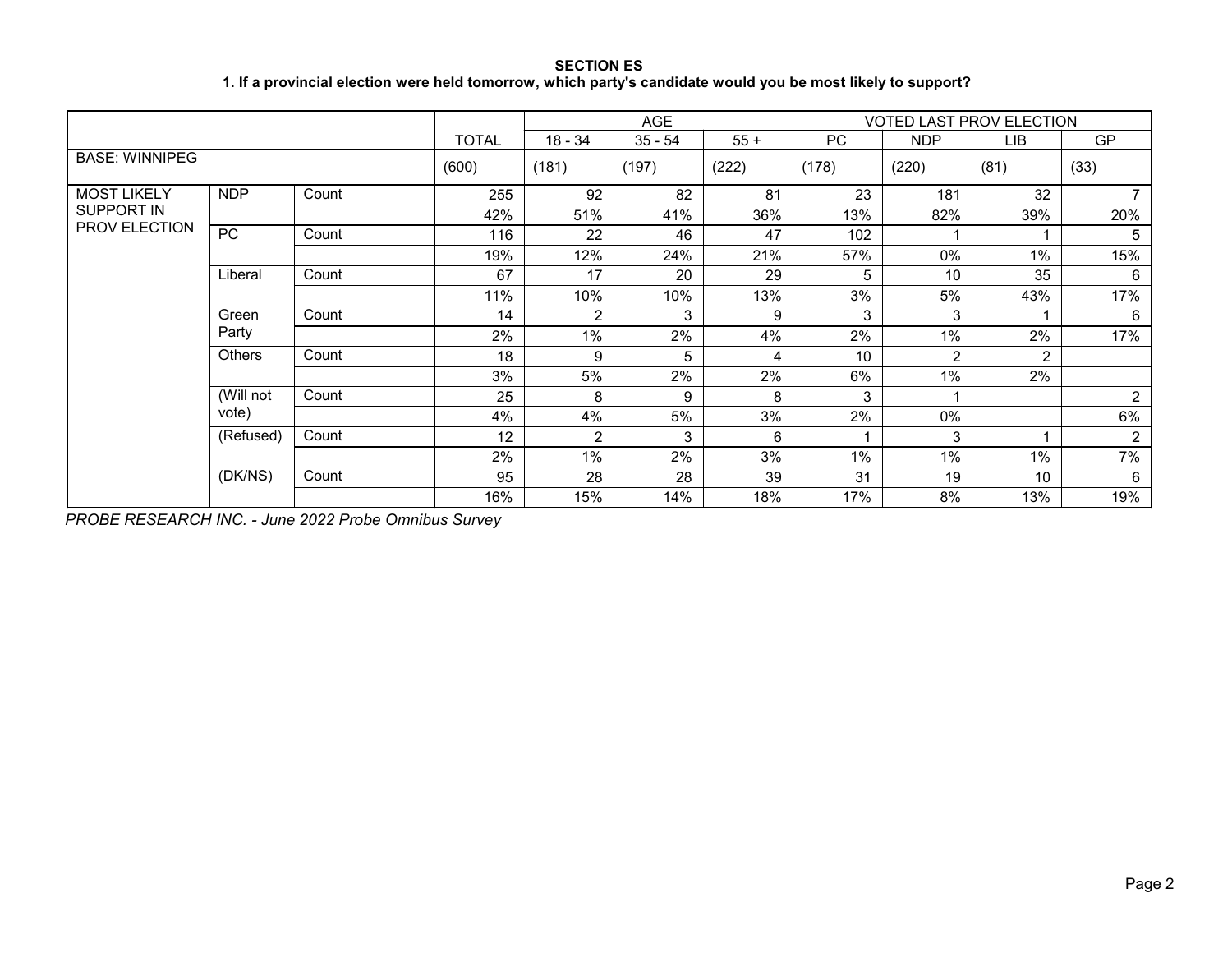| <b>SECTION ES</b>                                                                                            |  |
|--------------------------------------------------------------------------------------------------------------|--|
| 1. If a provincial election were held tomorrow, which party's candidate would you be most likely to support? |  |

|                                    |               |       |              |            | <b>EDUCATION</b> |           |                | CHILDREN <16 AT<br><b>HOME</b> | <b>RESIDENCE</b> |       |                | <b>HOUSEHOLD INCOME</b> |           |
|------------------------------------|---------------|-------|--------------|------------|------------------|-----------|----------------|--------------------------------|------------------|-------|----------------|-------------------------|-----------|
|                                    |               |       | <b>TOTAL</b> | HS or less | Post-Sec         | Univ Grad | <b>Yes</b>     | No                             | Own              | Rent  | $<$ \$50K      | \$50K-\$99K             | $$100K +$ |
| <b>BASE: WINNIPEG</b>              |               |       | (600)        | (79)       | (220)            | (296)     | (143)          | (447)                          | (411)            | (162) | (119)          | (177)                   | (246)     |
| <b>MOST LIKELY</b>                 | <b>NDP</b>    | Count | 255          | 28         | 81               | 144       | 55             | 196                            | 171              | 78    | 50             | 74                      | 110       |
| SUPPORT IN<br><b>PROV ELECTION</b> |               |       | 42%          | 35%        | 37%              | 49%       | 39%            | 44%                            | 42%              | 48%   | 42%            | 42%                     | 45%       |
|                                    | PC            | Count | 116          | 13         | 51               | 51        | 33             | 82                             | 90               | 19    | 14             | 40                      | 49        |
|                                    |               |       | 19%          | 17%        | 23%              | 17%       | 23%            | 18%                            | 22%              | 12%   | 11%            | 23%                     | 20%       |
|                                    | Liberal       | Count | 67           | 9          | 20               | 38        | 13             | 54                             | 50               | 15    | 12             | 25                      | 28        |
|                                    |               |       | 11%          | 11%        | 9%               | 13%       | 9%             | 12%                            | 12%              | 9%    | 10%            | 14%                     | 11%       |
|                                    | Green         | Count | 14           | 2          | $\overline{7}$   | 5         | $\overline{2}$ | 12                             | 10               | 3     | 6              | $\overline{2}$          | 5         |
|                                    | Party         |       | 2%           | 3%         | 3%               | 2%        | 2%             | 3%                             | 2%               | 2%    | 5%             | 1%                      | 2%        |
|                                    | <b>Others</b> | Count | 18           | $\Omega$   | 12               | 6         | 8              | 9                              | 9                | 6     | 6              |                         | 11        |
|                                    |               |       | 3%           | $0\%$      | 5%               | 2%        | 6%             | 2%                             | 2%               | 4%    | 5%             | 1%                      | 4%        |
|                                    | (Will not     | Count | 25           | 3          | 13               | 8         | –              | 18                             | 15               | 9     | 8              | 6                       | 9         |
|                                    | vote)         |       | 4%           | 4%         | 6%               | 3%        | 5%             | 4%                             | 4%               | 6%    | 7%             | 4%                      | 4%        |
|                                    | (Refused)     | Count | 12           | 3          | 4                | 4         | 5              | 6                              | 8                | 3     | $\overline{2}$ | $\overline{2}$          | 3         |
|                                    |               |       | 2%           | 3%         | 2%               | 1%        | 3%             | 1%                             | 2%               | 2%    | 2%             | $1\%$                   | 1%        |
|                                    | (DK/NS)       | Count | 95           | 21         | 32               | 39        | 20             | 70                             | 58               | 28    | 22             | 27                      | 33        |
|                                    |               |       | 16%          | 27%        | 14%              | 13%       | 14%            | 16%                            | 14%              | 17%   | 18%            | 15%                     | 13%       |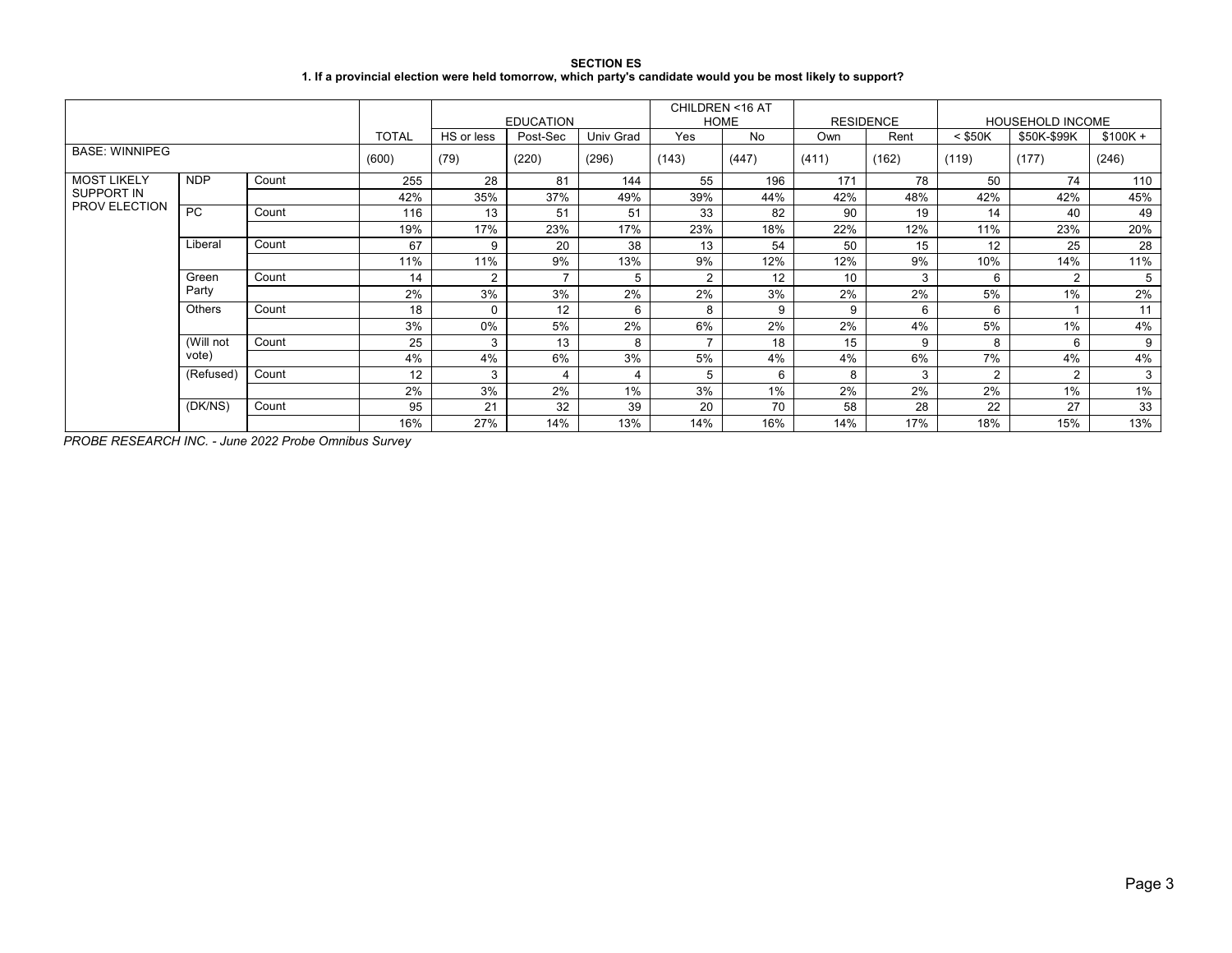## **2. Even though you have not decided whom you would vote for, is there nonetheless a provincial party's candidate that you think you might want to support or are currently leaning toward?**

|                                             |               |       | <b>WINNIPEG REGION</b> |           |           |                |                |                |       | <b>GENDER</b> |            |                          |
|---------------------------------------------|---------------|-------|------------------------|-----------|-----------|----------------|----------------|----------------|-------|---------------|------------|--------------------------|
|                                             |               |       | <b>TOTAL</b>           | Northwest | Northeast | Southeast      | Southwest      | Core           | Male  | Female        | Indigenous | <b>BIPOC</b>             |
| <b>BASE: WINNIPEG</b>                       |               |       | (600)                  | (126)     | (109)     | (105)          | (149)          | (109)          | (288) | (298)         | (62)       | (115)                    |
| SUPPORT/<br><b>LEANING</b><br><b>TOWARD</b> | <b>NDP</b>    | Count | 266                    | 47        | 44        | 44             | 65             | 63             | 107   | 154           | 26         | 45                       |
|                                             |               |       | 44%                    | 37%       | 40%       | 42%            | 44%            | 58%            | 37%   | 52%           | 42%        | 39%                      |
|                                             | <b>PC</b>     | Count | 127                    | 32        | 32        | 20             | 26             | 17             | 83    | 43            | 14         | 28                       |
|                                             |               |       | 21%                    | 26%       | 29%       | 19%            | 18%            | 15%            | 29%   | 14%           | 22%        | 24%                      |
|                                             | Liberal       | Count | 79                     | 21        | 9         | 16             | 23             | 10             | 39    | 41            | 8          | 17                       |
|                                             |               |       | 13%                    | 17%       | 8%        | 15%            | 16%            | 10%            | 13%   | 14%           | 13%        | 15%                      |
|                                             | Green         | Count | 15                     | 6         | 3         | 2              | $\overline{2}$ | $\overline{2}$ | 6     | 6             |            |                          |
|                                             | Party         |       | 3%                     | 5%        | 3%        | 2%             | 1%             | 2%             | 2%    | 2%            |            | 1%                       |
|                                             | <b>Others</b> | Count | 19                     | 4         | 3         | 5              | 4              | 3              | 8     | 10            | 4          | 5                        |
|                                             |               |       | 3%                     | 3%        | 3%        | 4%             | 3%             | 3%             | 3%    | 3%            | 6%         | 5%                       |
|                                             | (Will not     | Count | 25                     | 5         | 5         | $\overline{ }$ | 5              | 3              | 15    | 10            | 4          | 8                        |
|                                             | vote)         |       | 4%                     | 4%        | 4%        | 6%             | 4%             | 3%             | 5%    | 3%            | 7%         | 7%                       |
|                                             | (Refused)     | Count | 15                     | 2         | 3         | 2              | 6              |                | ⇁     | 5             | 2          | 5                        |
|                                             |               |       | 2%                     | 2%        | 3%        | 2%             | 4%             | 1%             | 3%    | 2%            | 3%         | 4%                       |
|                                             | (DK/NS)       | Count | 54                     | 8         | 11        | 10             | 15             | 9              | 23    | 29            | 4          | $\overline{\phantom{a}}$ |
|                                             |               |       | 9%                     | 6%        | 10%       | 9%             | 10%            | 8%             | 8%    | 10%           | 7%         | 6%                       |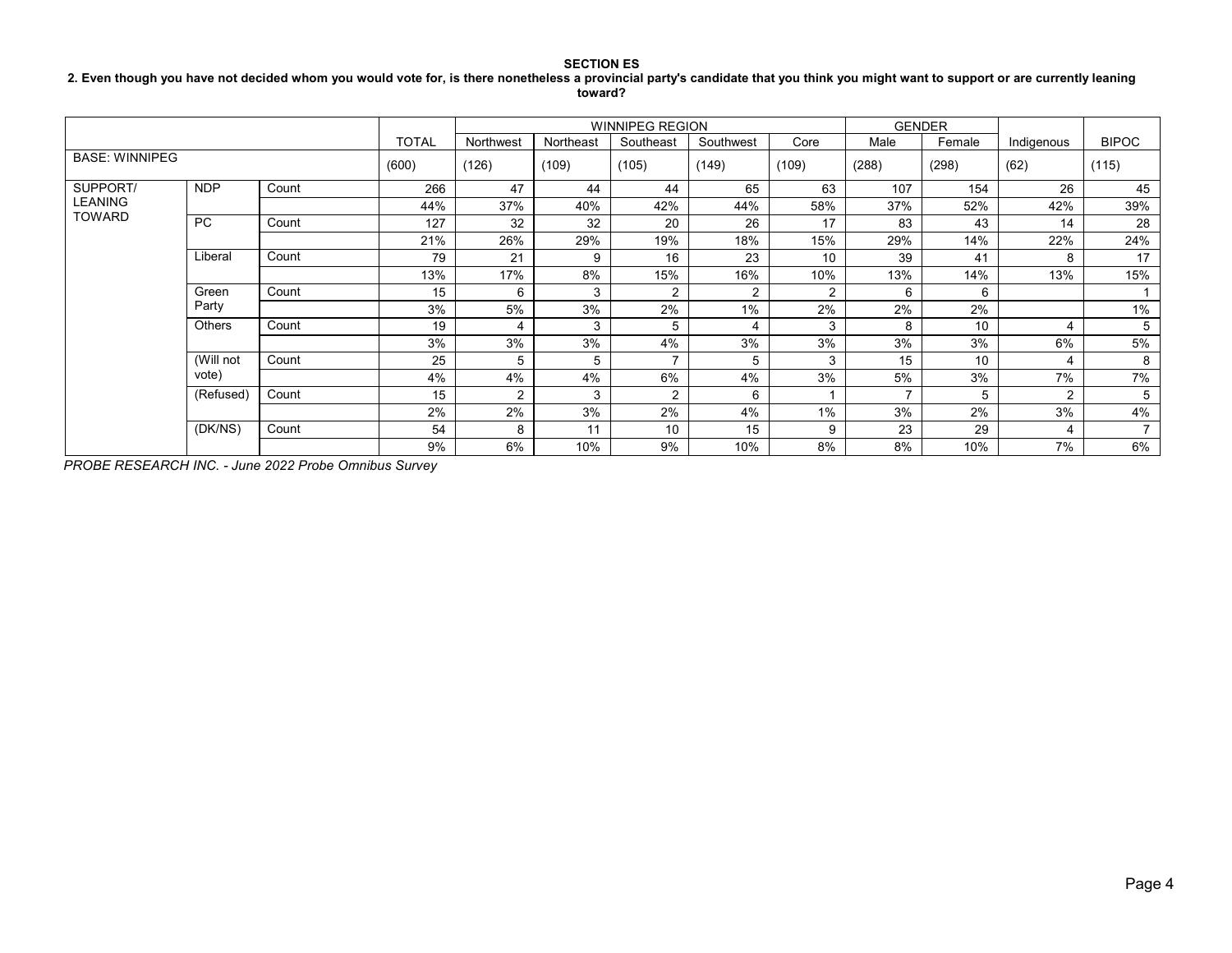## **2. Even though you have not decided whom you would vote for, is there nonetheless a provincial party's candidate that you think you might want to support or are currently leaning toward?**

|                                 |            |       |              |                | AGE       |       |           | <b>VOTED LAST PROV ELECTION</b> |      |                |
|---------------------------------|------------|-------|--------------|----------------|-----------|-------|-----------|---------------------------------|------|----------------|
|                                 |            |       | <b>TOTAL</b> | $18 - 34$      | $35 - 54$ | $55+$ | <b>PC</b> | <b>NDP</b>                      | LIB  | <b>GP</b>      |
| <b>BASE: WINNIPEG</b>           |            |       | (600)        | (181)          | (197)     | (222) | (178)     | (220)                           | (81) | (33)           |
| SUPPORT/                        | <b>NDP</b> | Count | 266          | 98             | 84        | 85    | 24        | 183                             | 34   | 8              |
| <b>LEANING</b><br><b>TOWARD</b> |            |       | 44%          | 54%            | 43%       | 38%   | 13%       | 83%                             | 42%  | 24%            |
|                                 | <b>PC</b>  | Count | 127          | 22             | 52        | 53    | 110       |                                 | 2    | 5              |
|                                 |            |       | 21%          | 12%            | 26%       | 24%   | 62%       | 0%                              | 2%   | 15%            |
|                                 | Liberal    | Count | 79           | 24             | 23        | 33    |           | 12                              | 37   | 6              |
|                                 |            |       | 13%          | 13%            | 12%       | 15%   | 4%        | 5%                              | 46%  | 17%            |
|                                 | Green      | Count | 15           | $\overline{2}$ | 4         | 9     | 3         | 3                               |      | 6              |
|                                 | Party      |       | 3%           | $1\%$          | 2%        | 4%    | 2%        | 2%                              | 2%   | 17%            |
|                                 | Others     | Count | 19           | 10             | 5         | 4     | 11        | 2                               | 2    |                |
|                                 |            |       | 3%           | 6%             | 2%        | 2%    | 6%        | $1\%$                           | 2%   |                |
|                                 | (Will not  | Count | 25           | 8              | 9         | 8     | 3         |                                 |      | $\overline{2}$ |
|                                 | vote)      |       | 4%           | 4%             | 5%        | 3%    | 2%        | 0%                              |      | 6%             |
|                                 | (Refused)  | Count | 15           | 4              | 3         | 7     |           | 3                               | и    | $\overline{2}$ |
|                                 |            |       | 2%           | 2%             | 2%        | 3%    | 1%        | 2%                              | 1%   | 7%             |
|                                 | (DK/NS)    | Count | 54           | 13             | 17        | 24    | 19        | 14                              | 5    | 5              |
|                                 |            |       | 9%           | 7%             | 8%        | 11%   | 11%       | 6%                              | 6%   | 15%            |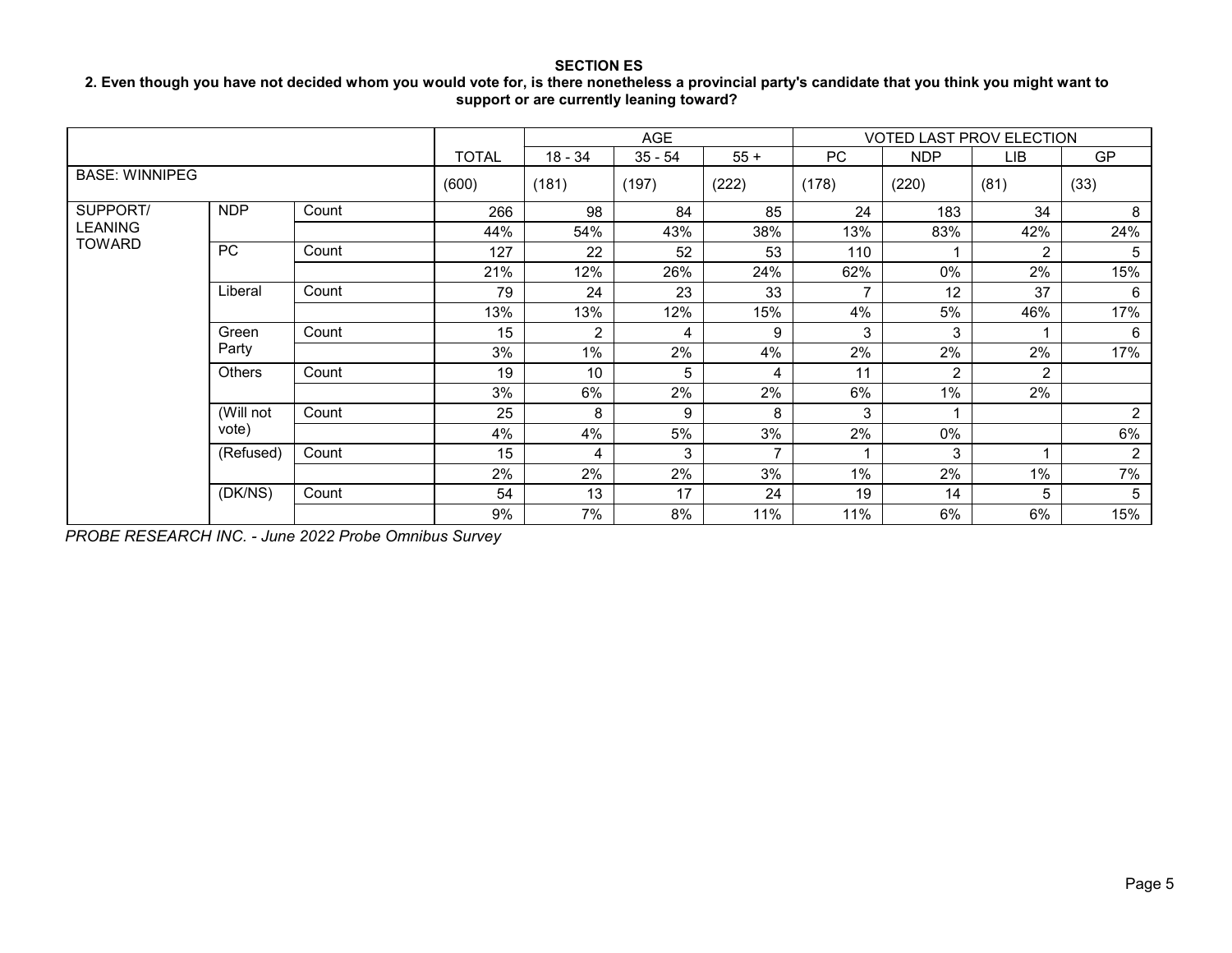**2. Even though you have not decided whom you would vote for, is there nonetheless a provincial party's candidate that you think you might want to support or are currently leaning toward?**

|                                 |            |       |              |            | <b>EDUCATION</b> |           |                | CHILDREN <16 AT<br><b>HOME</b> |       | <b>RESIDENCE</b> |                | <b>HOUSEHOLD INCOME</b> |           |
|---------------------------------|------------|-------|--------------|------------|------------------|-----------|----------------|--------------------------------|-------|------------------|----------------|-------------------------|-----------|
|                                 |            |       | <b>TOTAL</b> | HS or less | Post-Sec         | Univ Grad | Yes            | <b>No</b>                      | Own   | Rent             | $<$ \$50K      | \$50K-\$99K             | $$100K +$ |
| <b>BASE: WINNIPEG</b>           |            |       | (600)        | (79)       | (220)            | (296)     | (143)          | (447)                          | (411) | (162)            | (119)          | (177)                   | (246)     |
| SUPPORT/                        | <b>NDP</b> | Count | 266          | 30         | 86               | 148       | 56             | 206                            | 181   | 80               | 54             | 77                      | 113       |
| <b>LEANING</b><br><b>TOWARD</b> |            |       | 44%          | 39%        | 39%              | 50%       | 39%            | 46%                            | 44%   | 49%              | 46%            | 43%                     | 46%       |
|                                 | <b>PC</b>  | Count | 127          | 14         | 56               | 57        | 35             | 90                             | 101   | 19               | 16             | 42                      | 56        |
|                                 |            |       | 21%          | 18%        | 25%              | 19%       | 25%            | 20%                            | 25%   | 12%              | 13%            | 24%                     | 23%       |
|                                 | Liberal    | Count | 79           | 9          | 25               | 46        | 14             | 65                             | 55    | 21               | 17             | 28                      | 31        |
|                                 |            |       | 13%          | 11%        | 11%              | 15%       | 10%            | 15%                            | 13%   | 13%              | 14%            | 16%                     | 13%       |
|                                 | Green      | Count | 15           | 3          |                  | 6         | $\overline{2}$ | 13                             | 11    | 3                | 6              | 3                       | 5         |
|                                 | Party      |       | 3%           | 3%         | 3%               | 2%        | 2%             | 3%                             | 3%    | 2%               | 5%             | 1%                      | 2%        |
|                                 | Others     | Count | 19           |            | 13               | 6         | 8              | 11                             | 10    | $\overline{ }$   | 6              |                         | 11        |
|                                 |            |       | 3%           | 1%         | 6%               | 2%        | 6%             | 2%                             | 2%    | 4%               | 5%             | 1%                      | 5%        |
|                                 | (Will not  | Count | 25           | 3          | 13               | 8         |                | 18                             | 15    | 9                | 8              | 6                       | 9         |
|                                 | vote)      |       | 4%           | 4%         | 6%               | 3%        | 5%             | 4%                             | 4%    | 6%               | 7%             | 4%                      | 4%        |
|                                 | (Refused)  | Count | 15           | 3          | 4                | 4         | 5              | $\overline{\phantom{a}}$       | 9     | 3                | $\overline{2}$ | $\overline{2}$          | 3         |
|                                 |            |       | 2%           | 4%         | 2%               | 1%        | 3%             | 2%                             | 2%    | 2%               | 2%             | 1%                      | 1%        |
|                                 | (DK/NS)    | Count | 54           | 16         | 16               | 21        | 15             | 36                             | 29    | 19               | 10             | 18                      | 17        |
|                                 |            | 9%    | 20%          | 7%         | 7%               | 10%       | 8%             | 7%                             | 12%   | 8%               | 10%            | 7%                      |           |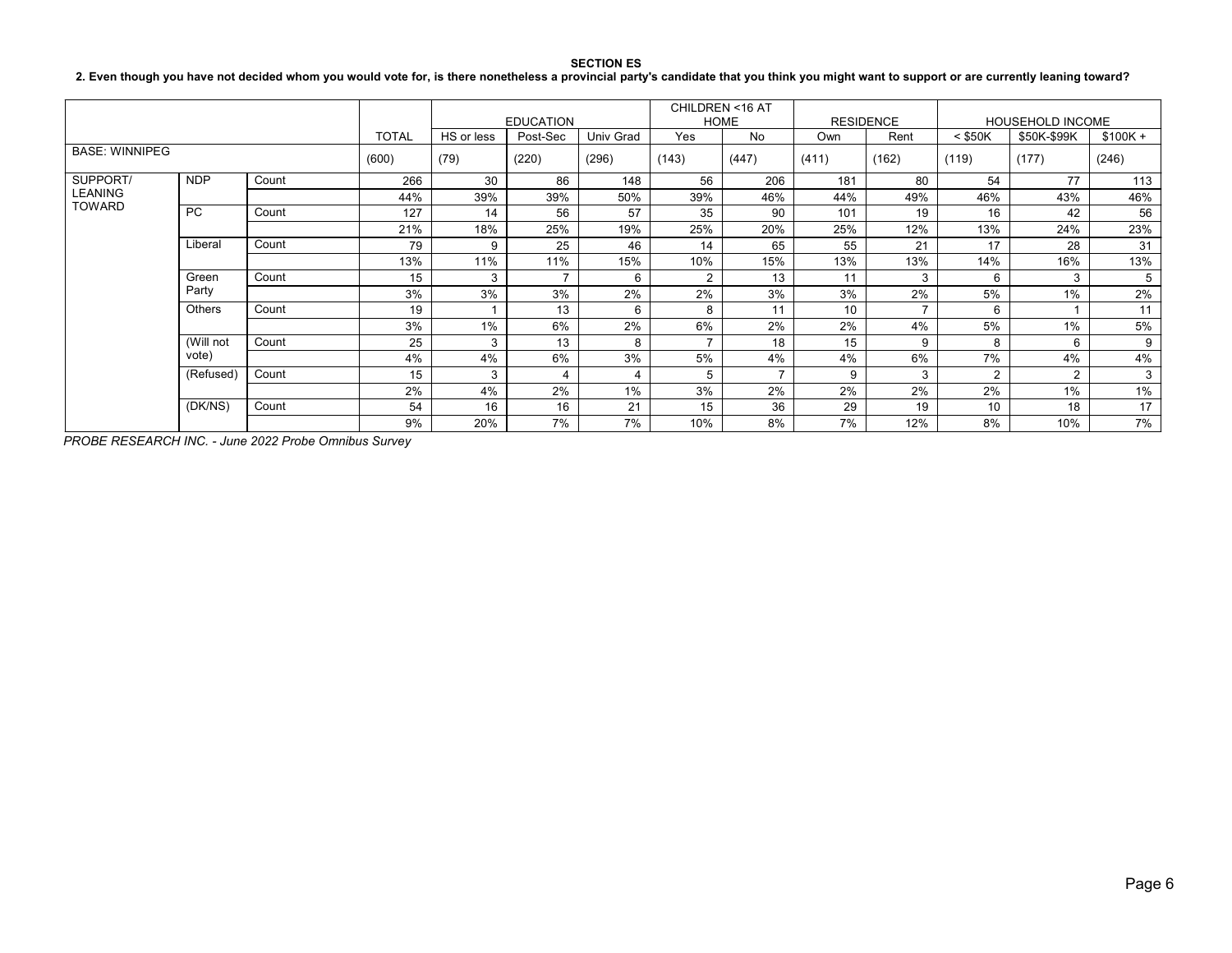#### **1. If a provincial election were held tomorrow, which party's candidate would you be most likely to support?**

#### **2. Even though you have not decided whom you would vote for, is there nonetheless a provincial party's candidate that you think you might want to support or are currently leaning toward? \*\* SUMMARY OF DECIDED VOTING/LEANING \*\***

|                             |               |              |           | <b>WINNIPEG REGION</b> |           |           | <b>GENDER</b> |       |        |            |              |
|-----------------------------|---------------|--------------|-----------|------------------------|-----------|-----------|---------------|-------|--------|------------|--------------|
|                             |               | <b>TOTAL</b> | Northwest | Northeast              | Southeast | Southwest | Core          | Male  | Female | Indigenous | <b>BIPOC</b> |
| <b>BASE: DECIDED VOTERS</b> | (507)         | (111)        | (90)      | (87)                   | (122)     | (95)      | (243)         | (254) | (52)   | (96)       |              |
| DECIDED VOTE/               | <b>NDP</b>    | 52%          | 43%       | 48%                    | 51%       | 54%       | 66%           | 44%   | 61%    | 50%        | 47%          |
| <b>LEANING IN PROV</b>      | PC            | 25%          | 29%       | 35%                    | 23%       | 22%       | 17%           | 34%   | 17%    | 27%        | 29%          |
| <b>ELECTION</b>             | Liberal       | 16%          | 19%       | 10%                    | 19%       | 19%       | 11%           | 16%   | 16%    | 16%        | 17%          |
|                             | Green Party   | 3%           | 5%        | 3%                     | 2%        | 2%        | 2%            | 3%    | 2%     |            | 1%           |
|                             | <b>Others</b> | 4%           | 4%        | 4%                     | 5%        | 4%        | 3%            | 3%    | 4%     | 7%         | 6%           |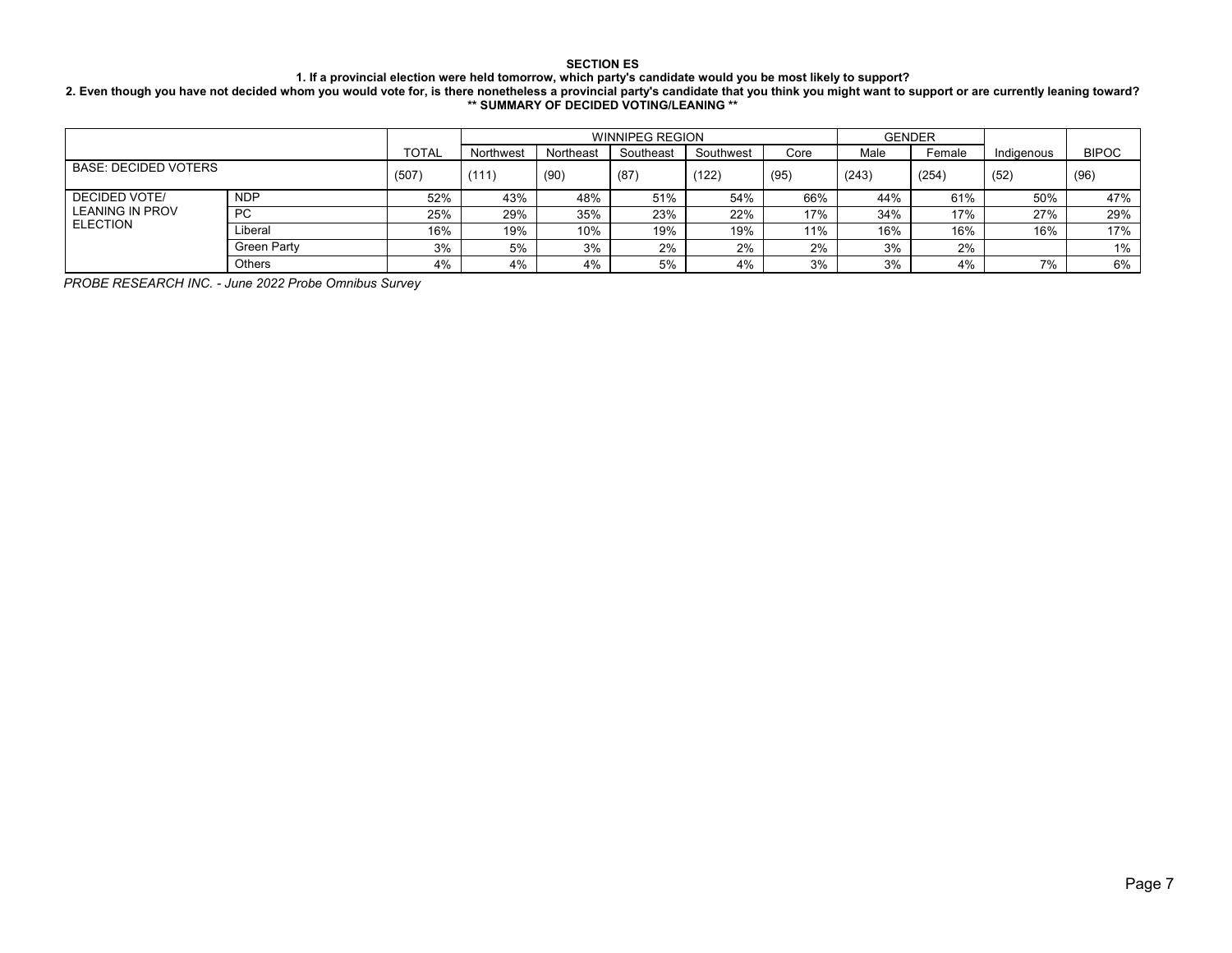**1. If a provincial election were held tomorrow, which party's candidate would you be most likely to support?**

**2. Even though you have not decided whom you would vote for, is there nonetheless a provincial party's candidate that you think you might want to support or are currently leaning toward?**

# **\*\* SUMMARY OF DECIDED VOTING/LEANING \*\***

|                                                |                    |       |         | <b>AGE</b> |       |       | <b>VOTED LAST PROV ELECTION</b> |      |     |
|------------------------------------------------|--------------------|-------|---------|------------|-------|-------|---------------------------------|------|-----|
|                                                |                    | TOTAL | 18 - 34 | $35 - 54$  | $55+$ | РC    | <b>NDP</b>                      | LIB  | GP  |
| <b>BASE: DECIDED VOTERS</b>                    | (507)              | (155) | (168)   | (184)      | (155) | (202) | (76)                            | (24) |     |
| <b>DECIDED VOTE/</b><br><b>LEANING IN PROV</b> | <b>NDP</b>         | 52%   | 63%     | 50%        | 46%   | 15%   | 91%                             | 45%  | 33% |
|                                                | <b>PC</b>          | 25%   | 14%     | 31%        | 29%   | 71%   | 0%                              | 2%   | 20% |
| <b>ELECTION</b>                                | Liberal            | 16%   | 15%     | 14%        | 18%   | 4%    | 6%                              | 49%  | 23% |
|                                                | <b>Green Party</b> | 3%    | 1%      | 2%         | 5%    | 2%    | 2%                              | 2%   | 23% |
|                                                | <b>Others</b>      | 4%    | 7%      | 3%         | 2%    | 7%    | 1%                              | 2%   |     |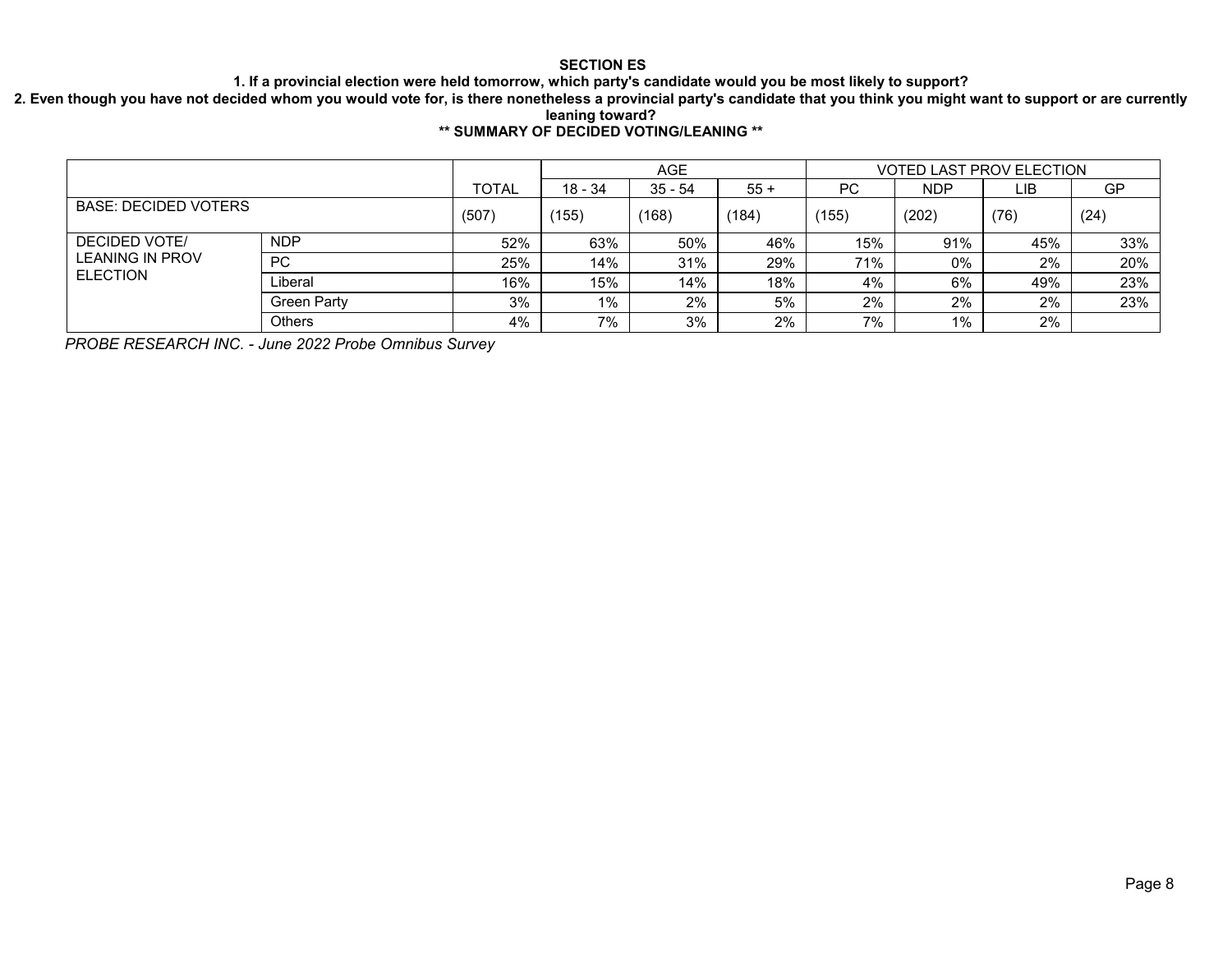### **1. If a provincial election were held tomorrow, which party's candidate would you be most likely to support?**

**2. Even though you have not decided whom you would vote for, is there nonetheless a provincial party's candidate that you think you might want to support or are currently leaning toward? \*\* SUMMARY OF DECIDED VOTING/LEANING \*\***

|                                  |               |              |            |                  |           |       | CHILDREN <16 AT |       |           |           |                         |           |
|----------------------------------|---------------|--------------|------------|------------------|-----------|-------|-----------------|-------|-----------|-----------|-------------------------|-----------|
|                                  |               |              |            | <b>EDUCATION</b> |           |       | <b>HOME</b>     |       | RESIDENCE |           | <b>HOUSEHOLD INCOME</b> |           |
|                                  |               | <b>TOTAL</b> | HS or less | Post-Sec         | Univ Grad | Yes   | No              | Own   | Rent      | $<$ \$50K | \$50K-\$99K             | $$100K +$ |
| <b>BASE: DECIDED VOTERS</b>      |               | (507)        | (57)       | (186)            | (262)     | (116) | (385)           | (358) | (130)     | (99)      | (151)                   | (217)     |
| DECIDED VOTE/<br>LEANING IN PROV | <b>NDP</b>    | 52%          | 54%        | 46%              | 56%       | 48%   | 53%             | 51%   | 61%       | 55%       | 51%                     | 52%       |
|                                  | <b>PC</b>     | 25%          | 25%        | 30%              | 22%       | 30%   | 23%             | 28%   | 15%       | 16%       | 28%                     | 26%       |
| <b>ELECTION</b>                  | Liberal       | 16%          | 15%        | 14%              | 17%       | 12%   | 17%             | 15%   | 17%       | 17%       | 19%                     | 15%       |
|                                  | Green Party   | 3%           | 5%         | 4%               | 2%        | 2%    | 3%              | 3%    | 2%        | 6%        | 2%                      | 3%        |
|                                  | <b>Others</b> | 4%           | 2%         | 7%               | 2%        | 7%    | 3%              | 3%    | 5%        | 6%        | $1\%$                   | 5%        |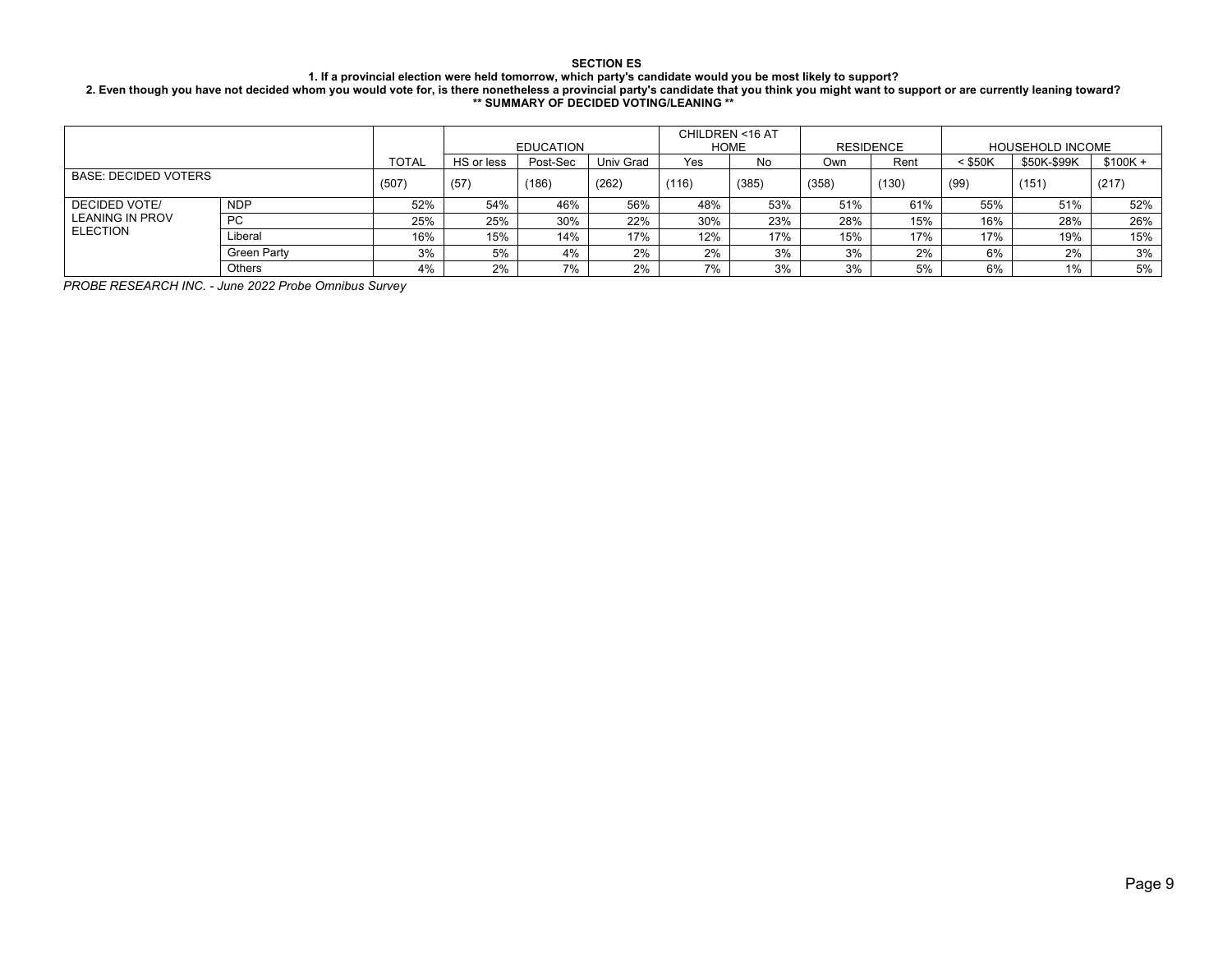## **2a. Would you say that you will be voting for the party because you feel that party deserves to be the governing party, or to ensure another party does not form the next government?**

|                     |                 |       |              |           |           | <b>WINNIPEG REGION</b> |           |      | <b>GENDER</b> |        |            |              |
|---------------------|-----------------|-------|--------------|-----------|-----------|------------------------|-----------|------|---------------|--------|------------|--------------|
|                     |                 |       | <b>TOTAL</b> | Northwest | Northeast | Southeast              | Southwest | Core | Male          | Female | Indigenous | <b>BIPOC</b> |
| <b>BASE: VOTERS</b> |                 |       | (486)        | (104)     | (87)      | (82)                   | (117)     | (92) | (233)         | (243)  | (48)       | (91)         |
| <b>VOTING</b>       | Elect deserving |       | 216          | 39        | 48        | 32                     | 53        | 42   | 110           | 102    | 24         | 52           |
|                     | party           |       | 44%          | 37%       | 55%       | 39%                    | 46%       | 45%  | 47%           | 42%    | 51%        | 58%          |
| Vote out other      |                 | Count | 104          | 22        | 19        | 21                     | 29        | 13   | 56            | 46     |            | 9            |
|                     | party           |       | 21%          | 21%       | 21%       | 26%                    | 24%       | 14%  | 24%           | 19%    | 16%        | 10%          |
|                     | <b>Both</b>     | Count | 152          | 40        | 19        | 23                     | 32        | 37   | 63            | 85     | 14         | 25           |
|                     |                 |       | 31%          | 39%       | 22%       | 27%                    | 28%       | 40%  | 27%           | 35%    | 29%        | 28%          |
|                     | (Depends/DK/NS) | Count | 14           | ົ         |           | 6                      | $\sim$    |      |               | 11     |            | 4            |
|                     |                 |       | 3%           | 3%        | 1%        | 8%                     | 2%        | 1%   | 1%            | 4%     | 4%         | 4%           |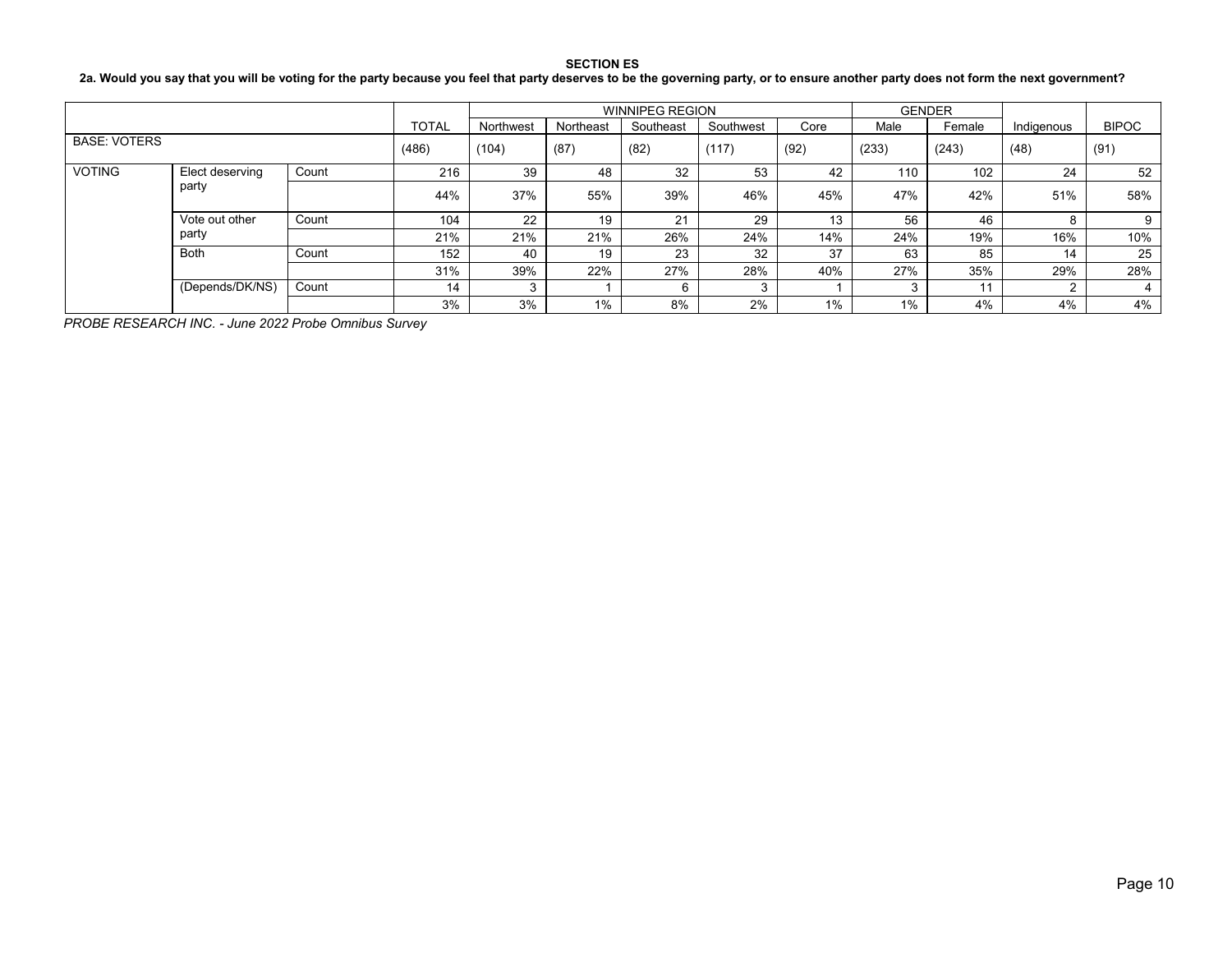## **2a. Would you say that you will be voting for the party because you feel that party deserves to be the governing party, or to ensure another party does not form the next government?**

|                     |                 |       |              |         | AGE       |       |            | PROV VOTE INTENTION |      |      |       | <b>VOTED LAST PROV ELECTION</b> |      |           |
|---------------------|-----------------|-------|--------------|---------|-----------|-------|------------|---------------------|------|------|-------|---------------------------------|------|-----------|
|                     |                 |       | <b>TOTAL</b> | 18 - 34 | $35 - 54$ | $55+$ | <b>NDP</b> | <b>PC</b>           | LIB  | GP   | PC.   | <b>NDP</b>                      | LIB. | <b>GP</b> |
| <b>BASE: VOTERS</b> |                 |       | (486)        | (143)   | (163)     | (179) | (266)      | (127)               | (77) | (15) | (144) | (199)                           | (74) | (24)      |
| <b>VOTING</b>       | Elect deserving | Count | 216          | 67      | 63        | 85    | 110        | 65                  | 33   |      | 63    | 87                              | 33   |           |
|                     | party           |       | 44%          | 47%     | 39%       | 48%   | 41%        | 51%                 | 43%  | 50%  | 44%   | 44%                             | 44%  | 37%       |
| Vote out other      |                 | Count | 104          | 21      | 41        | 42    | 50         | 31                  |      |      | 44    | 26                              | 19   |           |
|                     | party           |       | 21%          | 14%     | 25%       | 23%   | 19%        | 24%                 | 25%  | 21%  | 31%   | 13%                             | 26%  | 30%       |
|                     | Both            | Count | 152          | 53      | 51        | 48    | 101        | 26                  | 21   |      | 32    | 84                              | 19   | 8         |
|                     |                 |       | 31%          | 37%     | 31%       | 26%   | 38%        | 20%                 | 27%  | 26%  | 22%   | 42%                             | 26%  | 33%       |
|                     | (Depends/DK/NS) | Count | 14           | ົ       |           |       |            |                     |      |      |       |                                 |      |           |
|                     |                 |       | 3%           | 1%      | 5%        | 3%    | 2%         | 4%                  | 5%   | 4%   | 3%    | 1%                              | 4%   |           |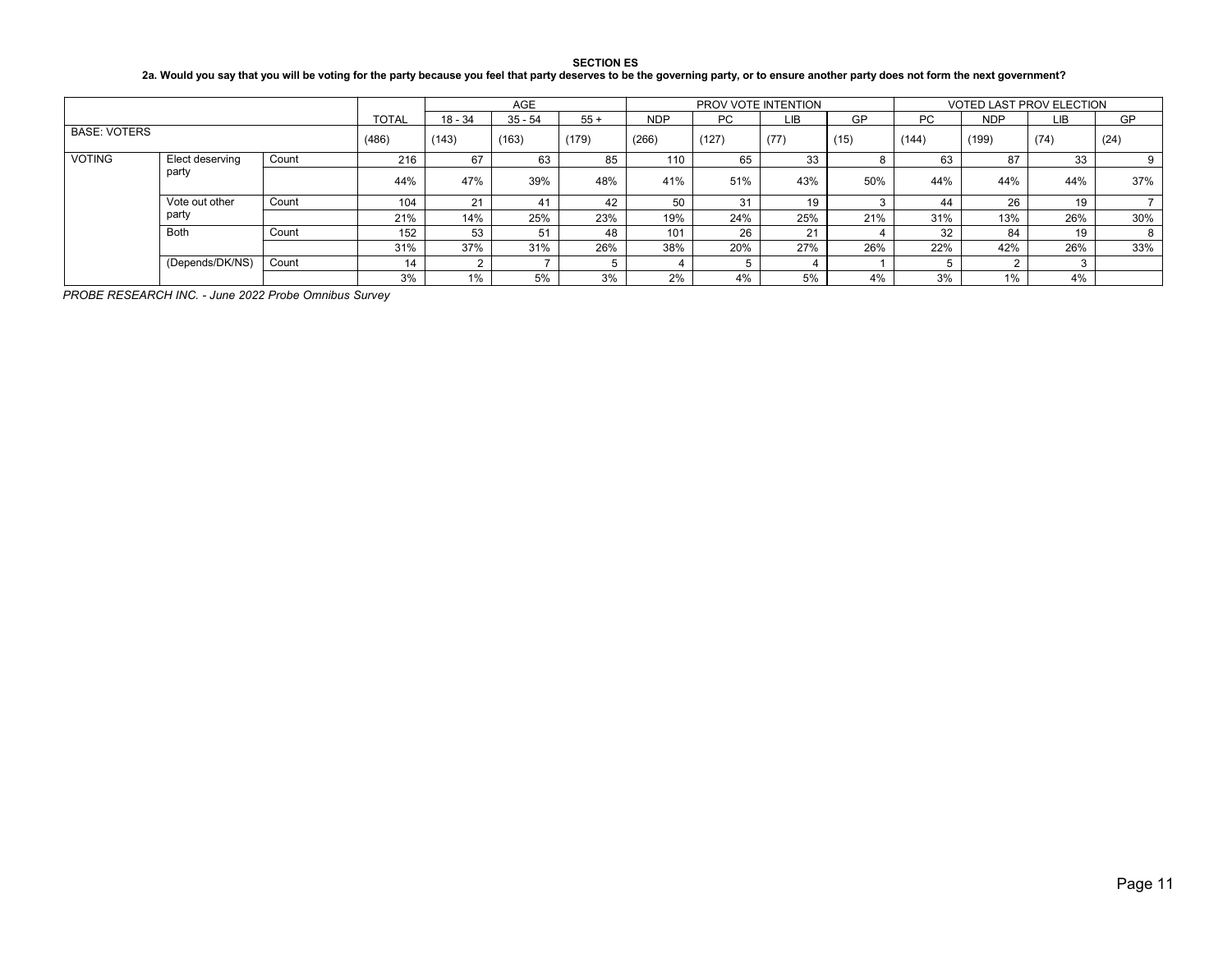## **2a. Would you say that you will be voting for the party because you feel that party deserves to be the governing party, or to ensure another party does not form the next government?**

|                     |                         |       |      | <b>EDUCATION</b> |          |           | CHILDREN <16 AT<br>HOME |       | <b>RESIDENCE</b> |      | <b>HOUSEHOLD INCOME</b> |             |           |
|---------------------|-------------------------|-------|------|------------------|----------|-----------|-------------------------|-------|------------------|------|-------------------------|-------------|-----------|
|                     |                         |       |      | HS or less       | Post-Sec | Univ Grad | Yes                     | No    | Own              | Rent | $<$ \$50K               | \$50K-\$99K | $$100K +$ |
| <b>BASE: VOTERS</b> |                         | (486) | (56) | (172)            | (256)    | (108)     | (373)                   | (348) | (121)            | (92) | (149)                   | (203)       |           |
| <b>VOTING</b>       | Elect deserving         | Count | 216  | 29               | 89       | 96        | 47                      | 167   | 161              | 52   | 45                      | 74          | 81        |
|                     | party                   |       | 44%  | 52%              | 52%      | 37%       | 44%                     | 45%   | 46%              | 43%  | 49%                     | 49%         | 40%       |
|                     | Vote out other<br>party | Count | 104  |                  | 35       | 59        | 26                      | 76    | 82               | 15   |                         | 31          | 54        |
|                     |                         |       | 21%  | 16%              | 21%      | 23%       | 24%                     | 20%   | 24%              | 13%  | 9%                      | 21%         | 27%       |
|                     | Both                    | Count | 152  | 15               | 41       | 96        | 30                      | 121   | 94               | 52   | 32                      | 43          | 64        |
|                     |                         |       | 31%  | 27%              | 24%      | 37%       | 28%                     | 32%   | 27%              | 43%  | 35%                     | 29%         | 31%       |
|                     | (Depends/DK/NS)         | Count | 14   |                  |          |           |                         | 9     | 11               |      |                         |             |           |
|                     |                         |       | 3%   | 5%               | 4%       | 2%        | 5%                      | 2%    | 3%               | 1%   | 7%                      | 1%          | 2%        |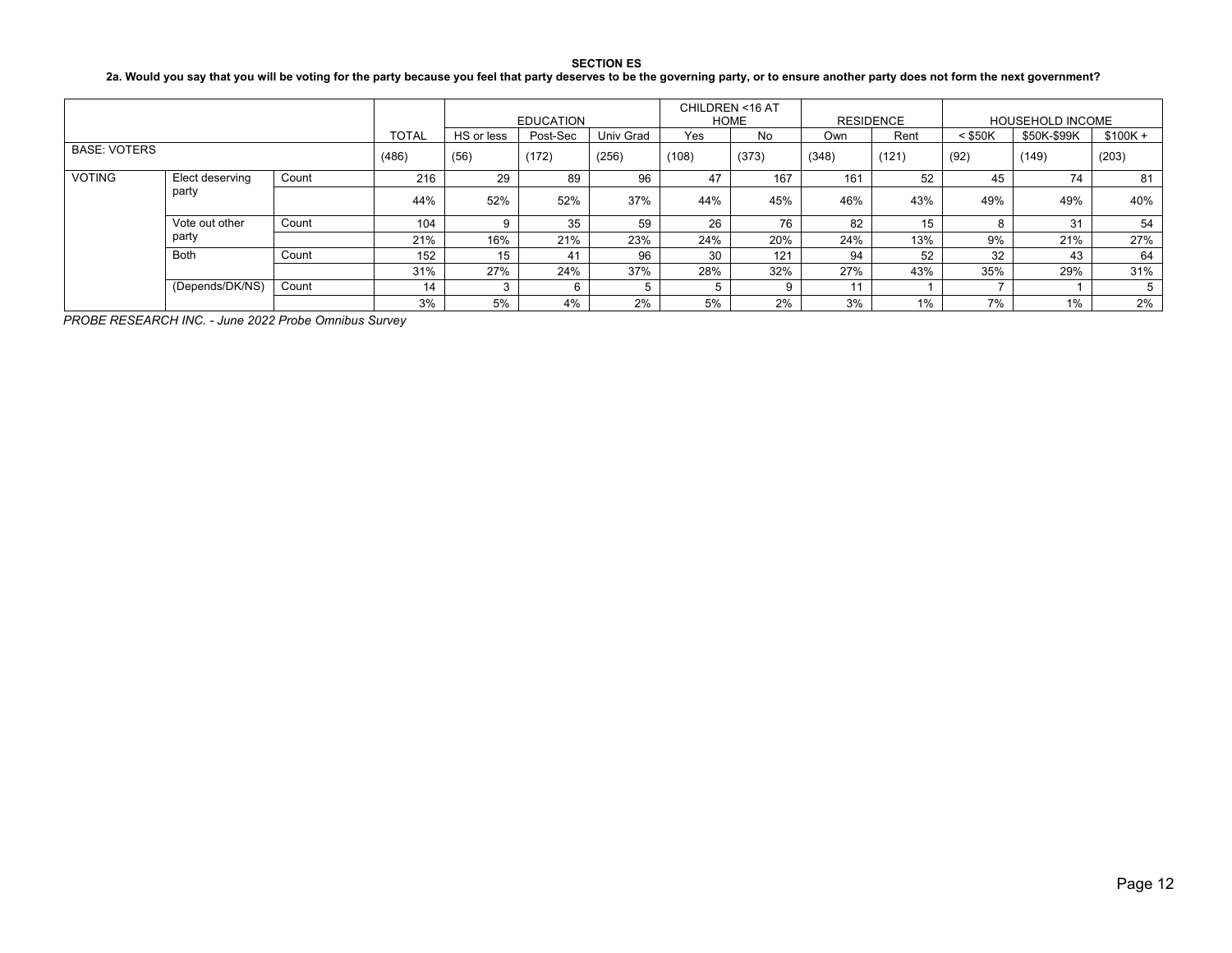| <b>SECTION ES</b>                                                                                                                 |  |  |  |  |  |  |  |  |  |  |  |
|-----------------------------------------------------------------------------------------------------------------------------------|--|--|--|--|--|--|--|--|--|--|--|
| 3. Thinking back to the last provincial election here in Manitoba, held in September 2019, which party did you yourself vote for? |  |  |  |  |  |  |  |  |  |  |  |

|                       |                      |       |              |           |           | <b>WINNIPEG REGION</b> |                |                |                          | <b>GENDER</b> |                |                |
|-----------------------|----------------------|-------|--------------|-----------|-----------|------------------------|----------------|----------------|--------------------------|---------------|----------------|----------------|
|                       |                      |       | <b>TOTAL</b> | Northwest | Northeast | Southeast              | Southwest      | Core           | Male                     | Female        | Indigenous     | <b>BIPOC</b>   |
| <b>BASE: WINNIPEG</b> |                      |       | (600)        | (126)     | (109)     | (105)                  | (149)          | (109)          | (288)                    | (298)         | (62)           | (115)          |
| <b>VOTED LAST</b>     | PC                   | Count | 178          | 45        | 44        | 31                     | 44             | 15             | 105                      | 72            | 14             | 25             |
| PROV ELECTION         |                      |       | 30%          | 36%       | 40%       | 30%                    | 29%            | 13%            | 36%                      | 24%           | 23%            | 22%            |
|                       | <b>NDP</b>           | Count | 220          | 27        | 44        | 37                     | 45             | 65             | 86                       | 128           | 24             | 35             |
|                       |                      |       | 37%          | 21%       | 40%       | 35%                    | 30%            | 60%            | 30%                      | 43%           | 39%            | 31%            |
|                       | Liberal              | Count | 81           | 22        | 8         | 23                     | 24             | 5              | 35                       | 45            | 7              | 13             |
|                       |                      |       | 14%          | 17%       | 7%        | 22%                    | 16%            | 5%             | 12%                      | 15%           | 12%            | 11%            |
|                       | Green Party<br>Count |       | 33           | 11        | 6         | 3                      | 6              | $\overline{7}$ | 14                       | 14            | 5              | $\overline{7}$ |
|                       |                      |       | 5%           | 9%        | 5%        | 2%                     | 4%             | 7%             | 5%                       | 5%            | 9%             | 6%             |
|                       | Others               | Count | 4            |           | $\Omega$  |                        |                | $\overline{2}$ | 3                        |               | 0              |                |
|                       |                      |       | 1%           | 1%        | 0%        | $1\%$                  | 0%             | $1\%$          | 1%                       | 0%            | 1%             | 1%             |
|                       | (Did not             | Count | 66           | 16        | 5         | 10                     | 23             | 12             | 38                       | 26            | $\overline{7}$ | 30             |
|                       | vote)                |       | 11%          | 12%       | 4%        | 10%                    | 16%            | 11%            | 13%                      | 9%            | 11%            | 26%            |
|                       | (DK/NS)              | Count | 18           | 4         | 3         |                        | $\overline{ }$ | 3              | $\overline{\phantom{a}}$ | 11            | 4              | 4              |
|                       |                      |       | 3%           | 3%        | 3%        | $1\%$                  | 4%             | 3%             | 3%                       | 4%            | 6%             | 3%             |
| <b>BASE: VOTERS</b>   |                      |       | (516)        | (106)     | (101)     | (94)                   | (119)          | (94)           | (243)                    | (261)         | (51)           | (81)           |
| <b>VOTED</b>          | PC                   |       | 35%          | 42%       | 43%       | 33%                    | 37%            | 16%            | 43%                      | 28%           | 28%            | 31%            |
|                       | <b>NDP</b>           |       | 43%          | 25%       | 43%       | 39%                    | 38%            | 70%            | 35%                      | 49%           | 47%            | 44%            |
|                       | Liberal              |       |              | 21%       | 8%        | 24%                    | 20%            | 6%             | 14%                      | 17%           | 14%            | 16%            |
|                       | Green Party          |       | 6%           | 11%       | 6%        | 3%                     | 5%             | 8%             | 6%                       | 5%            | 10%            | 9%             |
|                       | Others               |       | 1%           | 1%        | 0%        | 1%                     | 0%             | 2%             | 1%                       | 1%            | 1%             | $1\%$          |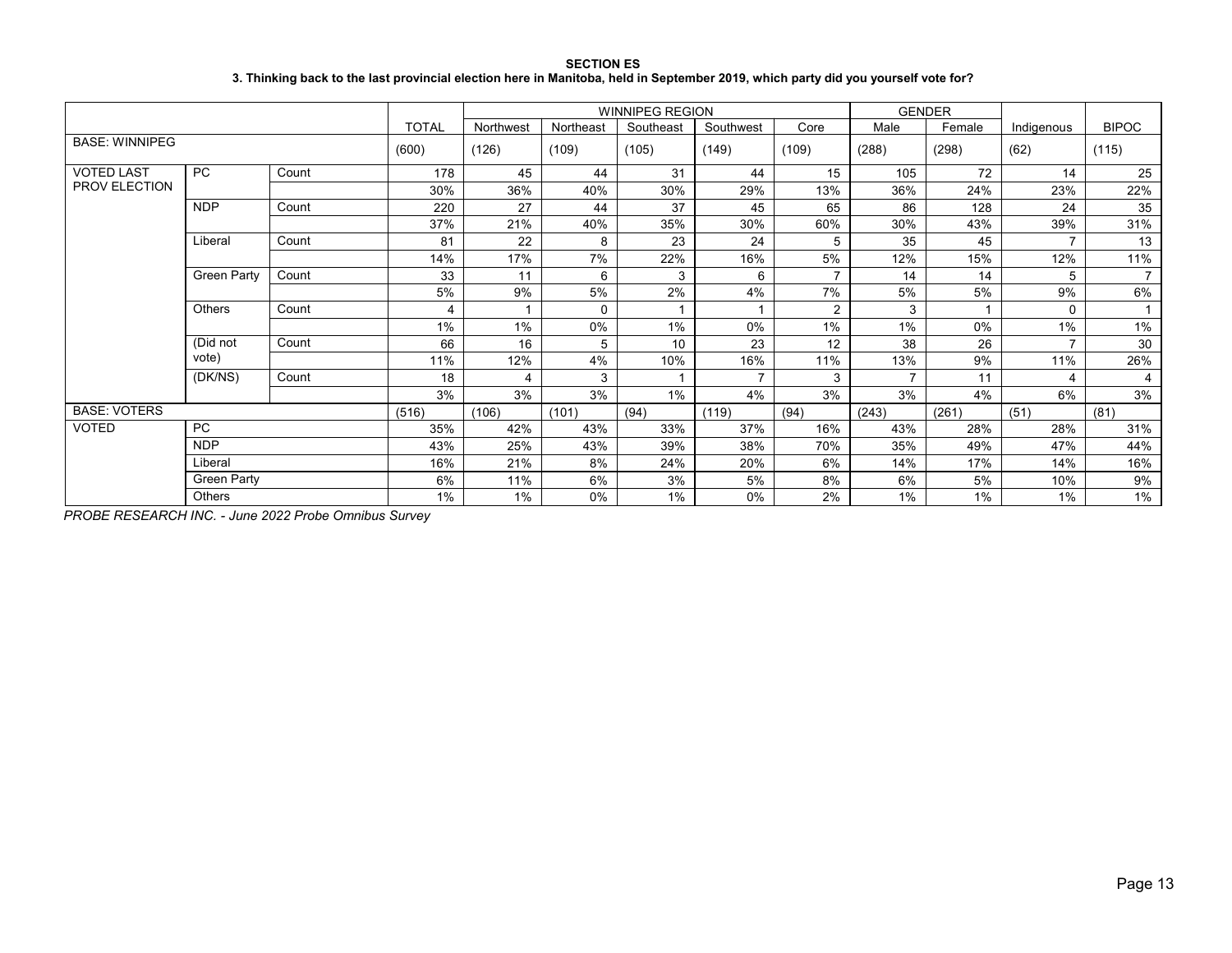**SECTION ES 3. Thinking back to the last provincial election here in Manitoba, held in September 2019, which party did you yourself vote for?**

|                       |                    |       |              |                         | AGE            |        |            |           | PROV VOTE INTENTION |                |                |
|-----------------------|--------------------|-------|--------------|-------------------------|----------------|--------|------------|-----------|---------------------|----------------|----------------|
|                       |                    |       | <b>TOTAL</b> | $18 - 34$               | $35 - 54$      | $55 +$ | <b>NDP</b> | <b>PC</b> | <b>LIB</b>          | GP             | (DK)           |
| <b>BASE: WINNIPEG</b> |                    |       | (600)        | (181)                   | (197)          | (222)  | (266)      | (127)     | (79)                | (15)           | (54)           |
| <b>VOTED LAST</b>     | PC                 | Count | 178          | 31                      | 63             | 85     | 24         | 110       | $\overline{7}$      | 3              | 19             |
| PROV ELECTION         |                    |       | 30%          | 17%                     | 32%            | 38%    | 9%         | 87%       | 9%                  | 18%            | 36%            |
|                       | <b>NDP</b>         | Count | 220          | 78                      | 72             | 70     | 183        |           | 12                  | 3              | 14             |
|                       |                    |       | 37%          | 43%                     | 36%            | 31%    | 69%        | 1%        | 15%                 | 23%            | 25%            |
|                       | Liberal            | Count | 81           | 26                      | 24             | 31     | 34         | 2         | 37                  |                | 5              |
|                       |                    |       | 14%          | 14%                     | 12%            | 14%    | 13%        | 1%        | 47%                 | 9%             | 9%             |
|                       | <b>Green Party</b> | Count | 33           | 8                       | 9              | 16     | 8          | 5         | 6                   | 6              | 5              |
|                       |                    |       | 5%           | 4%                      | 5%             | 7%     | 3%         | 4%        | 7%                  | 36%            | 9%             |
|                       | <b>Others</b>      | Count | 4            | $\overline{\mathbf{A}}$ | $\overline{2}$ |        |            |           | $\mathbf 0$         |                |                |
|                       |                    |       | $1\%$        | $0\%$                   | $1\%$          | $1\%$  |            | 0%        | $0\%$               |                | 1%             |
|                       | (Did not           | Count | 66           | 36                      | 21             | 9      | 14         | 6         | 14                  | $\overline{2}$ | 8              |
|                       | vote)              |       | 11%          | 20%                     | 11%            | 4%     | 5%         | 5%        | 18%                 | 14%            | 15%            |
|                       | (DK/NS)            | Count | 18           | 2                       | 6              | 10     | 4          | 3         | 4                   |                | $\overline{2}$ |
|                       |                    |       | 3%           | 1%                      | 3%             | 4%     | $1\%$      | 2%        | 5%                  |                | 4%             |
| <b>BASE: VOTERS</b>   |                    |       | (516)        | (143)                   | (170)          | (203)  | (249)      | (118)     | (62)                | (13)           | (43)           |
| <b>VOTED</b>          | <b>PC</b>          |       | 35%          | 22%                     | 37%            | 42%    | 10%        | 93%       | 11%                 | 21%            | 45%            |
|                       | <b>NDP</b>         |       | 43%          | 55%                     | 42%            | 34%    | 74%        | 1%        | 19%                 | 26%            | 31%            |
|                       | Liberal            |       | 16%          | 18%                     | 14%            | 15%    | 14%        | 1%        | 60%                 | 11%            | 11%            |
|                       | <b>Green Party</b> |       | 6%           | 6%                      | 5%             | 8%     | 3%         | 4%        | 9%                  | 42%            | 11%            |
|                       | <b>Others</b>      |       | 1%           | 0%                      | 1%             | 1%     |            | 0%        | $0\%$               |                | 2%             |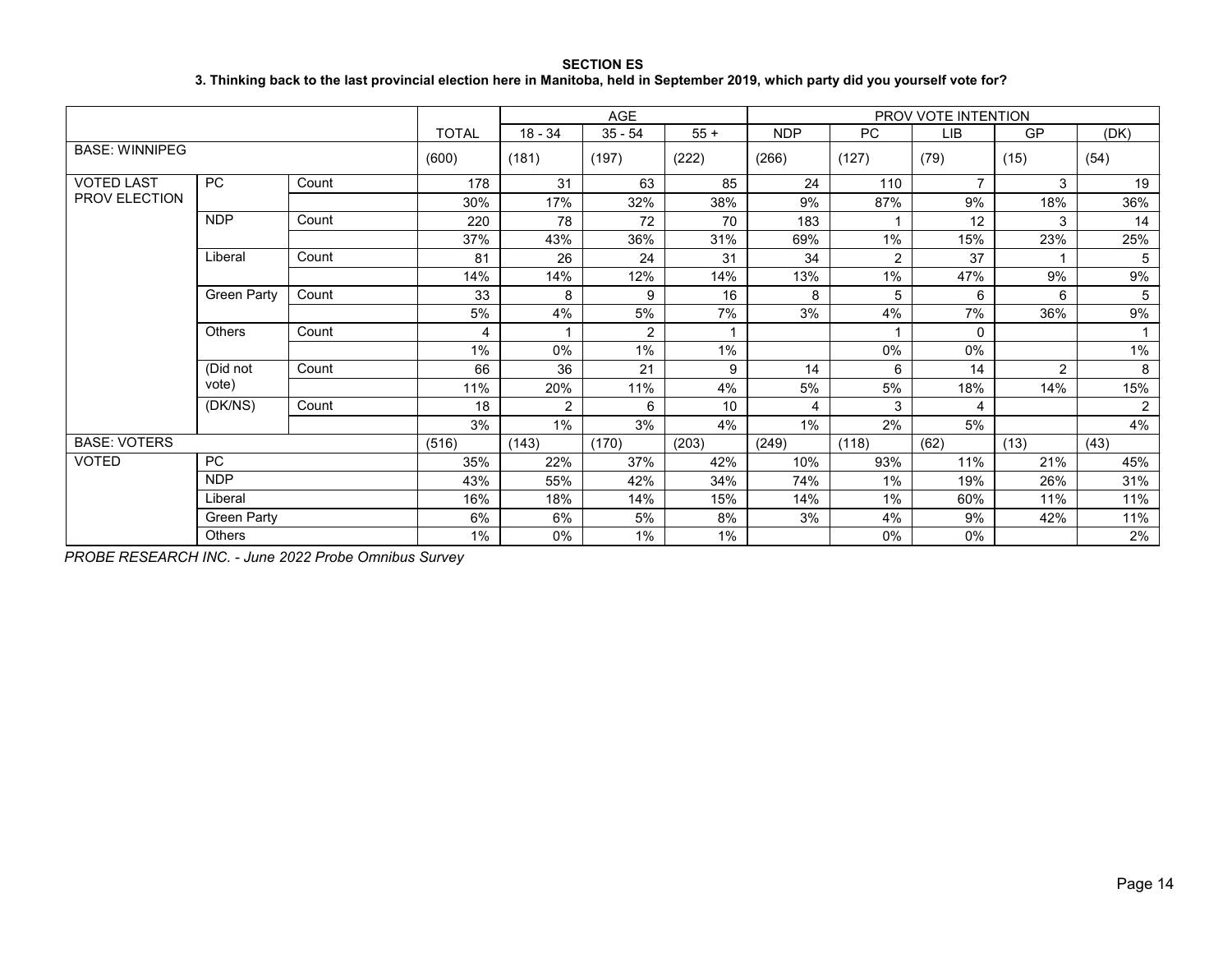#### **SECTION ES 3. Thinking back to the last provincial election here in Manitoba, held in September 2019, which party did you yourself vote for?**

|                       |                    |       |                |            | <b>EDUCATION</b> |                  | CHILDREN <16 AT<br><b>RESIDENCE</b><br><b>HOME</b> |           |       |                | <b>HOUSEHOLD INCOME</b> |             |                |
|-----------------------|--------------------|-------|----------------|------------|------------------|------------------|----------------------------------------------------|-----------|-------|----------------|-------------------------|-------------|----------------|
|                       |                    |       | <b>TOTAL</b>   | HS or less | Post-Sec         | <b>Univ Grad</b> | Yes                                                | <b>No</b> | Own   | Rent           | $<$ \$50K               | \$50K-\$99K | $$100K +$      |
| <b>BASE: WINNIPEG</b> |                    |       | (600)          | (79)       | (220)            | (296)            | (143)                                              | (447)     | (411) | (162)          | (119)                   | (177)       | (246)          |
| <b>VOTED LAST</b>     | <b>PC</b>          | Count | 178            | 20         | 81               | 78               | 47                                                 | 131       | 147   | 25             | 26                      | 44          | 89             |
| <b>PROV ELECTION</b>  |                    |       | 30%            | 25%        | 37%              | 26%              | 33%                                                | 29%       | 36%   | 16%            | 22%                     | 25%         | 36%            |
|                       | <b>NDP</b>         | Count | 220            | 30         | 65               | 123              | 49                                                 | 168       | 138   | 74             | 40                      | 73          | 84             |
|                       |                    |       | 37%            | 38%        | 29%              | 42%              | 34%                                                | 37%       | 33%   | 46%            | 34%                     | 41%         | 34%            |
|                       | Liberal            | Count | 81             | 6          | 38               | 38               | 14                                                 | 66        | 63    | 14             | 16                      | 27          | 32             |
|                       |                    |       | 14%            | 7%         | 17%              | 13%              | 10%                                                | 15%       | 15%   | 9%             | 14%                     | 15%         | 13%            |
|                       | Green Party        | Count | 33             | 5          | 8                | 20               | 8                                                  | 25        | 21    | 10             | 6                       | 11          | 13             |
|                       |                    |       | 5%             | 6%         | 4%               | 7%               | 6%                                                 | 6%        | 5%    | 6%             | 5%                      | 6%          | 5%             |
|                       | Others             | Count | $\overline{4}$ |            | 2                |                  |                                                    | 3         | 3     |                | $\overline{2}$          | 2           | $\overline{1}$ |
|                       |                    |       | 1%             | 1%         | 1%               | 0%               | 1%                                                 | $1\%$     | 1%    | 1%             | 1%                      | 1%          | 0%             |
|                       | (Did not           | Count | 66             | 12         | 22               | 30               | 20                                                 | 42        | 28    | 32             | 26                      | 16          | 20             |
|                       | vote)              |       | 11%            | 15%        | 10%              | 10%              | 14%                                                | 9%        | 7%    | 20%            | 22%                     | 9%          | 8%             |
|                       | (DK/NS)            | Count | 18             | 5          | 5                | 6                | 3                                                  | 12        | 12    | $\overline{4}$ | 3                       | 5           | $\overline{7}$ |
|                       |                    |       | 3%             | 6%         | 2%               | 2%               | 2%                                                 | 3%        | 3%    | 3%             | 3%                      | 3%          | 3%             |
| <b>BASE: VOTERS</b>   |                    |       | (516)          | (61)       | (193)            | (260)            | (119)                                              | (393)     | (371) | (125)          | (90)                    | (157)       | (219)          |
| <b>VOTED</b>          | <b>PC</b>          |       | 35%            | 32%        | 42%              | 30%              | 40%                                                | 33%       | 40%   | 20%            | 29%                     | 28%         | 41%            |
|                       | <b>NDP</b>         |       | 43%            | 49%        | 34%              | 47%              | 41%                                                | 43%       | 37%   | 59%            | 44%                     | 47%         | 38%            |
|                       | Liberal            |       | 16%            | 9%         | 19%              | 15%              | 12%                                                | 17%       | 17%   | 11%            | 18%                     | 17%         | 15%            |
|                       | <b>Green Party</b> |       | 6%             | 8%         | 4%               | 8%               | 7%                                                 | 6%        | 6%    | 8%             | 7%                      | 7%          | 6%             |
|                       | <b>Others</b>      |       | $1\%$          | 1%         | $1\%$            | 0%               | 1%                                                 | 1%        | 1%    | 1%             | 2%                      | 1%          | 0%             |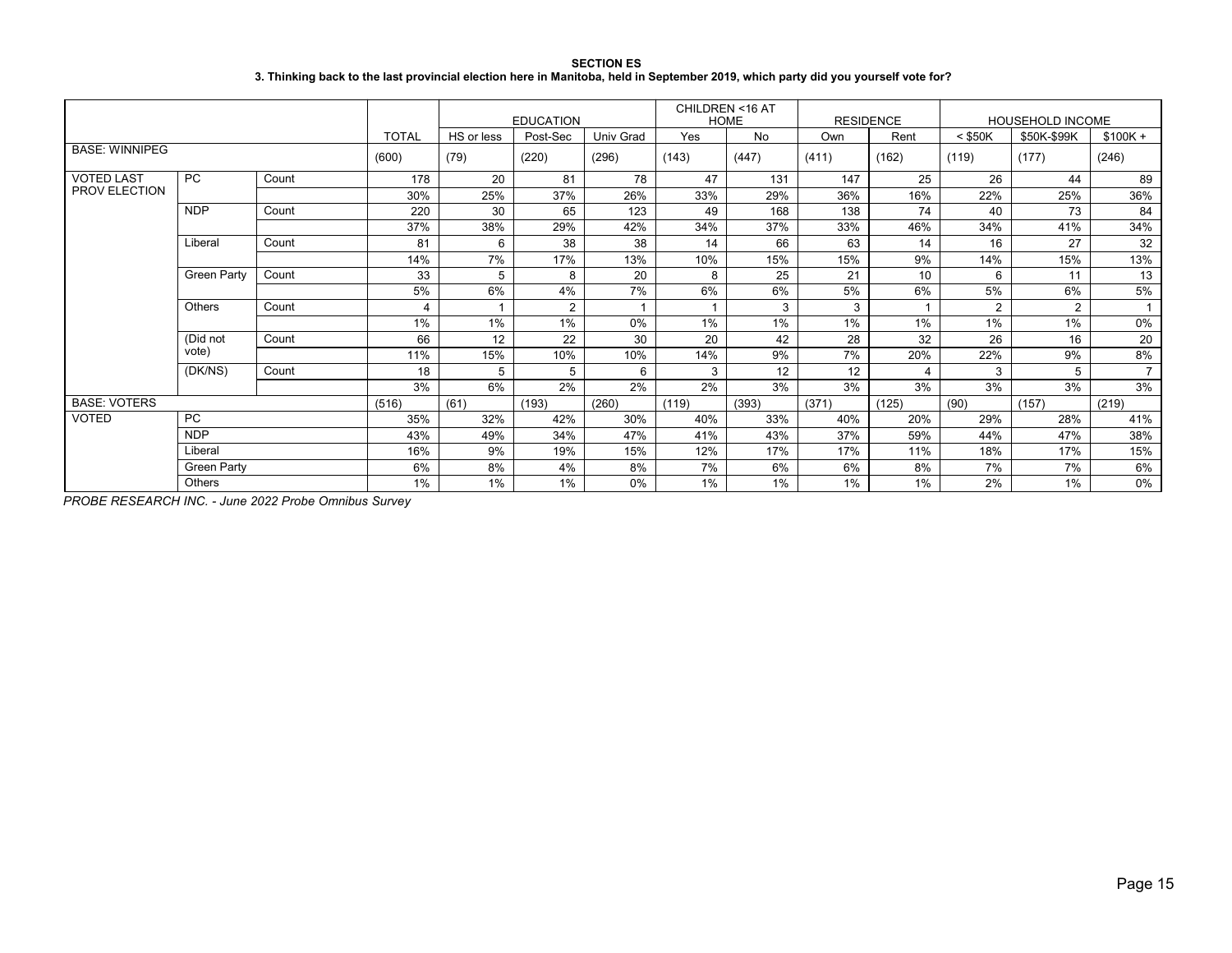| <b>SECTION PL</b>                                                                                 |
|---------------------------------------------------------------------------------------------------|
| 1. How much do you approve of the performance of each of the following, as leader of their party? |

|                       |                  |       |              | <b>WINNIPEG REGION</b> |                |                |           |                |                 | <b>GENDER</b> |                |                |
|-----------------------|------------------|-------|--------------|------------------------|----------------|----------------|-----------|----------------|-----------------|---------------|----------------|----------------|
|                       |                  |       | <b>TOTAL</b> | Northwest              | Northeast      | Southeast      | Southwest | Core           | Male            | Female        | Indigenous     | <b>BIPOC</b>   |
| <b>BASE: WINNIPEG</b> |                  |       | (600)        | (126)                  | (109)          | (105)          | (149)     | (109)          | (288)           | (298)         | (62)           | (115)          |
| <b>WAB KINEW</b>      | Strongly approve | Count | 103          | 15                     | 18             | 20             | 24        | 26             | 33              | 68            | 11             | 17             |
|                       |                  |       | 17%          | 12%                    | 16%            | 19%            | 16%       | 24%            | 12%             | 23%           | 17%            | 14%            |
|                       | Moderately       | Count | 212          | 38                     | 36             | 39             | 56        | 42             | 95              | 112           | 20             | 31             |
|                       | approve          |       | 35%          | 30%                    | 33%            | 37%            | 37%       | 38%            | 33%             | 38%           | 32%            | 27%            |
|                       | Neither          | Count | 59           | 18                     | 9              | $\overline{4}$ | 16        | 11             | 31              | 25            | 8              | 20             |
|                       |                  |       | 10%          | 15%                    | 8%             | 4%             | 11%       | 10%            | 11%             | 9%            | 14%            | 17%            |
|                       | Moderately       | Count | 80           | 25                     | 11             | 14             | 19        | 11             | 43              | 33            | $\overline{4}$ | 11             |
|                       | disapprove       |       | 13%          | 20%                    | 10%            | 13%            | 13%       | 10%            | 15%             | 11%           | 7%             | 10%            |
|                       | Strongly         | Count | 108          | 22                     | 29             | 19             | 25        | 13             | 68              | 38            | 14             | 21             |
|                       | disapprove       |       | 18%          | 18%                    | 26%            | 18%            | 17%       | 12%            | 24%             | 13%           | 23%            | 19%            |
|                       | (DK/NS)          | Count | 38           | 8                      | 6              | 9              | 10        | 6              | 18              | 21            | 4              | 15             |
|                       |                  |       | 6%           | 6%                     | 6%             | 9%             | 6%        | 5%             | 6%              | 7%            | 7%             | 13%            |
| <b>DOUGALD</b>        | Strongly approve | Count | 54           | 14                     | $\overline{7}$ | 9              | 14        | 10             | 17              | 36            | 5              | 5              |
| <b>LAMONT</b>         |                  |       | 9%           | 11%                    | 6%             | 9%             | 9%        | 9%             | 6%              | 12%           | 8%             | 5%             |
|                       | Moderately       | Count | 149          | 25                     | 23             | 34             | 37        | 30             | 78              | 69            | 12             | 24             |
|                       | approve          |       | 25%          | 20%                    | 21%            | 32%            | 25%       | 27%            | 27%             | 23%           | 20%            | 21%            |
|                       | Neither          | Count | 167          | $\overline{37}$        | 30             | 18             | 50        | 32             | $\overline{72}$ | 88            | 13             | 29             |
|                       |                  |       | 28%          | 30%                    | 28%            | 17%            | 33%       | 29%            | 25%             | 30%           | 21%            | 26%            |
|                       | Moderately       | Count | 72           | 12                     | 16             | 12             | 21        | 9              | 39              | 33            | 9              | 15             |
|                       | disapprove       |       | 12%          | 10%                    | 15%            | 11%            | 14%       | 8%             | 14%             | 11%           | 14%            | 13%            |
|                       | Strongly         | Count | 73           | 19                     | 19             | 13             | 10        | 13             | 49              | 23            | 12             | 18             |
|                       | disapprove       |       | 12%          | 15%                    | 17%            | 12%            | 7%        | 12%            | 17%             | 8%            | 19%            | 15%            |
|                       | (DK/NS)          | Count | 85           | 19                     | 14             | 19             | 17        | 16             | 33              | 49            | 11             | 24             |
|                       |                  |       | 14%          | 15%                    | 13%            | 18%            | 12%       | 15%            | 11%             | 16%           | 18%            | 21%            |
| <b>HEATHER</b>        | Strongly approve | Count | 22           | $\overline{4}$         | 3              | $\overline{2}$ | 6         | $\overline{7}$ | 12              | 10            | $\mathbf{1}$   | $\overline{7}$ |
| <b>STEFANSON</b>      |                  |       | 4%           | 3%                     | 3%             | 2%             | 4%        | 6%             | 4%              | 3%            | 2%             | 6%             |
|                       | Moderately       | Count | 82           | 22                     | 19             | 13             | 18        | 10             | 50              | 31            | 10             | 18             |
|                       | approve          |       | 14%          | 18%                    | 17%            | 13%            | 12%       | 9%             | 17%             | 10%           | 16%            | 16%            |
|                       | Neither          | Count | 59           | 9                      | 14             | 11             | 15        | 10             | 34              | 25            | $\overline{7}$ | 15             |
|                       |                  |       | 10%          | 7%                     | 13%            | 11%            | 10%       | 9%             | 12%             | 8%            | 12%            | 13%            |
|                       | Moderately       | Count | 92           | 22                     | 19             | 17             | 23        | 12             | 38              | 51            | 9              | 19             |
|                       | disapprove       |       | 15%          | 17%                    | 17%            | 16%            | 15%       | 11%            | 13%             | 17%           | 15%            | 16%            |
|                       | Strongly         | Count | 296          | 58                     | 47             | 51             | 76        | 62             | 127             | 160           | 30             | 42             |
|                       | disapprove       |       | 49%          | 46%                    | 43%            | 49%            | 51%       | 57%            | 44%             | 54%           | 48%            | 36%            |
|                       | (DK/NS)          | Count | 49           | 11                     | $\overline{7}$ | 11             | 11        | 8              | 27              | 21            | 5              | 15             |
|                       |                  |       | 8%           | 9%                     | 6%             | 11%            | 8%        | 8%             | 9%              | 7%            | 8%             | 13%            |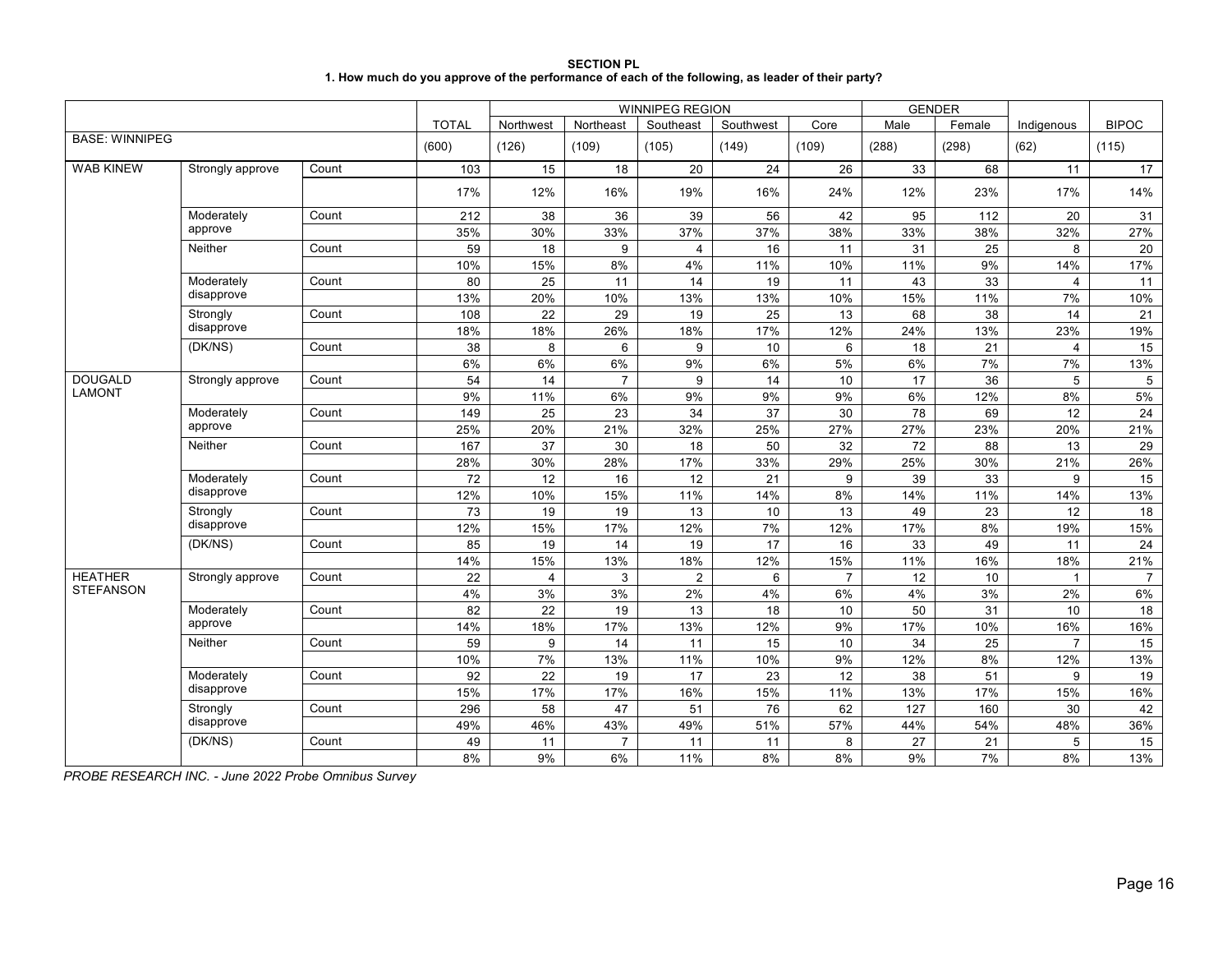| <b>SECTION PL</b>                                                                                 |
|---------------------------------------------------------------------------------------------------|
| 1. How much do you approve of the performance of each of the following, as leader of their party? |

|                       |                          |       | AGE          |                 |                 |       |                 |                | PROV VOTE INTENTION |                |                |                 |                | VOTED LAST PROV ELECTION |                 |
|-----------------------|--------------------------|-------|--------------|-----------------|-----------------|-------|-----------------|----------------|---------------------|----------------|----------------|-----------------|----------------|--------------------------|-----------------|
|                       |                          |       | <b>TOTAL</b> | $18 - 34$       | $35 - 54$       | $55+$ | <b>NDP</b>      | <b>PC</b>      | <b>LIB</b>          | GP             | (DK)           | PC              | <b>NDP</b>     | <b>LIB</b>               | GP              |
| <b>BASE: WINNIPEG</b> |                          |       | (600)        | (181)           | (197)           | (222) | (266)           | (127)          | (79)                | (15)           | (54)           | (178)           | (220)          | (81)                     | (33)            |
| <b>WAB KINEW</b>      | Strongly approve         | Count | 103          | 29              | 39              | 36    | 89              | $\mathbf{1}$   | 5                   |                | 2              | $5\overline{5}$ | 75             | 13                       | $\overline{2}$  |
|                       |                          |       | 17%          | 16%             | 20%             | 16%   | 34%             | 0%             | 6%                  | 7%             | 4%             | 3%              | 34%            | 16%                      | 5%              |
|                       | Moderately               | Count | 212          | 74              | 63              | 76    | 145             | 12             | 28                  | $\overline{7}$ | 15             | 33              | 110            | 37                       | 11              |
|                       | approve                  |       | 35%          | 41%             | 32%             | 34%   | 54%             | 10%            | 35%                 | 48%            | 28%            | 19%             | 50%            | 46%                      | 33%             |
|                       | Neither                  | Count | 59           | $\overline{13}$ | $\overline{23}$ | 23    | 12              | 11             | 16                  | 2              | 11             | 13              | 14             | 9                        | $\mathbf{3}$    |
|                       |                          |       | 10%          | 7%              | 12%             | 10%   | 4%              | 9%             | 20%                 | 11%            | 21%            | 8%              | 6%             | 12%                      | 8%              |
|                       | Moderately               | Count | 80           | 24              | 19              | 36    | $\overline{7}$  | 26             | 16                  | 4              | 13             | 40              | 10             | 13                       | 9               |
|                       | disapprove               |       | 13%          | 13%             | 10%             | 16%   | 3%              | 21%            | 20%                 | 24%            | 25%            | 23%             | 5%             | 16%                      | 26%             |
|                       | Strongly                 | Count | 108          | 23              | 43              | 42    | $\overline{4}$  | 69             | 10                  |                | 8              | 76              | 6              | 6                        | 9               |
|                       | disapprove               |       | 18%          | 13%             | 22%             | 19%   | 2%              | 54%            | 13%                 | 5%             | 15%            | 43%             | 3%             | 7%                       | 27%             |
| (DK/NS)               |                          | Count | 38           | 19              | 9               | 10    | 9               | 8              | 6                   |                | $\overline{4}$ | 10              | 5              | 3                        |                 |
|                       |                          |       | 6%           | 10%             | 5%              | 5%    | 3%              | 6%             | 7%                  | 4%             | 8%             | 5%              | 2%             | 3%                       |                 |
| <b>DOUGALD</b>        | Strongly approve         | Count | 54           | 21              | 14              | 19    | 37              | $\overline{1}$ | 14                  |                | 2              | 2               | 25             | 19                       | 5               |
| <b>LAMONT</b>         |                          |       | 9%           | 12%             | 7%              | 8%    | 14%             | 1%             | 17%                 |                | 3%             | 1%              | 12%            | 23%                      | 14%             |
|                       | Moderately               | Count | 149          | 40              | 46              | 63    | 75              | 10             | 42                  | 5              | 14             | 28              | 69             | 30                       | $\overline{7}$  |
|                       | approve                  |       | 25%          | 22%             | 23%             | 28%   | 28%             | 8%             | 53%                 | 34%            | 25%            | 15%             | 31%            | 37%                      | 22%             |
|                       | Neither                  | Count | 167          | 50              | 56              | 60    | 101             | 30             | 9                   | $\overline{2}$ | 12             | 47              | 70             | 18                       | 6               |
|                       |                          |       | 28%          | 28%             | 29%             | 27%   | 38%             | 24%            | 12%                 | 12%            | 22%            | 26%             | 32%            | 22%                      | 18%             |
|                       | Moderately<br>disapprove | Count | 72           | 23              | 20              | 29    | 19              | 31             | $\overline{7}$      | $\overline{1}$ | $\overline{4}$ | 37              | 21             | $\overline{7}$           | $\overline{1}$  |
|                       |                          |       | 12%          | 13%             | 10%             | 13%   | 7%              | 25%            | 8%                  | 9%             | 7%             | 21%             | 9%             | 8%                       | 3%              |
|                       | Strongly                 | Count | 73           | 13              | 32              | 28    | 14              | 38             | $\mathbf{1}$        |                | $\overline{4}$ | 42              | 11             | 3                        | 9               |
|                       | disapprove               |       | 12%          | 7%              | 16%             | 12%   | 5%              | 30%            | $1\%$               | 9%             | 8%             | 23%             | 5%             | 4%                       | 26%             |
|                       | (DK/NS)                  | Count | 85           | 33              | 28              | 24    | 21              | 17             | $\overline{7}$      | 6              | 19             | 23              | 23             | 5                        | $6\phantom{1}6$ |
|                       |                          |       | 14%          | 18%             | 14%             | 11%   | 8%              | 13%            | 9%                  | 36%            | 35%            | 13%             | 11%            | 6%                       | 17%             |
| <b>HEATHER</b>        | Strongly approve         | Count | 22           | $\mathbf{3}$    | 11              | 8     | $\overline{1}$  | 14             | 3                   |                | 3              | 12              | $\overline{1}$ |                          | 3               |
| <b>STEFANSON</b>      |                          |       | 4%           | 1%              | 6%              | 3%    | 0%              | 11%            | 3%                  |                | 5%             | 7%              | 1%             |                          | $8\%$           |
|                       | Moderately               | Count | 82           | 20              | 26              | 37    | $5\phantom{.0}$ | 62             | 4                   |                | 8              | 64              | 6              | 3                        | $\overline{4}$  |
|                       | approve                  |       | 14%          | 11%             | 13%             | 17%   | 2%              | 49%            | 5%                  | 5%             | 16%            | 36%             | 3%             | 4%                       | 11%             |
|                       | Neither                  | Count | 59           | 13              | 26              | 20    | 13              | 22             | 9                   |                | $\overline{7}$ | 21              | 18             | $\overline{7}$           |                 |
|                       |                          |       | 10%          | 7%              | 13%             | 9%    | 5%              | 18%            | 11%                 | 4%             | 13%            | 12%             | 8%             | 8%                       |                 |
|                       | Moderately               | Count | 92           | 21              | 25              | 45    | 43              | 12             | 13                  | 3              | 8              | 29              | 33             | 16                       | $\overline{4}$  |
|                       | disapprove               |       | 15%          | 12%             | 13%             | 20%   | 16%             | 10%            | 17%                 | 20%            | 15%            | 16%             | 15%            | 19%                      | 11%             |
|                       | Strongly                 | Count | 296          | 102             | 93              | 100   | 199             | 6              | 43                  | 10             | 16             | 40              | 159            | 51                       | 23              |
|                       | disapprove               |       | 49%          | 57%             | 48%             | 45%   | 75%             | 5%             | 54%                 | 66%            | 30%            | 22%             | 72%            | 62%                      | 70%             |
|                       | (DK/NS)                  | Count | 49           | 22              | 14              | 13    | 6               | 10             | $\overline{7}$      |                | 11             | 13              | $\overline{4}$ | 5                        |                 |
|                       |                          |       | 8%           | 12%             | 7%              | 6%    | 2%              | 8%             | 9%                  | 4%             | 21%            | 7%              | 2%             | 7%                       |                 |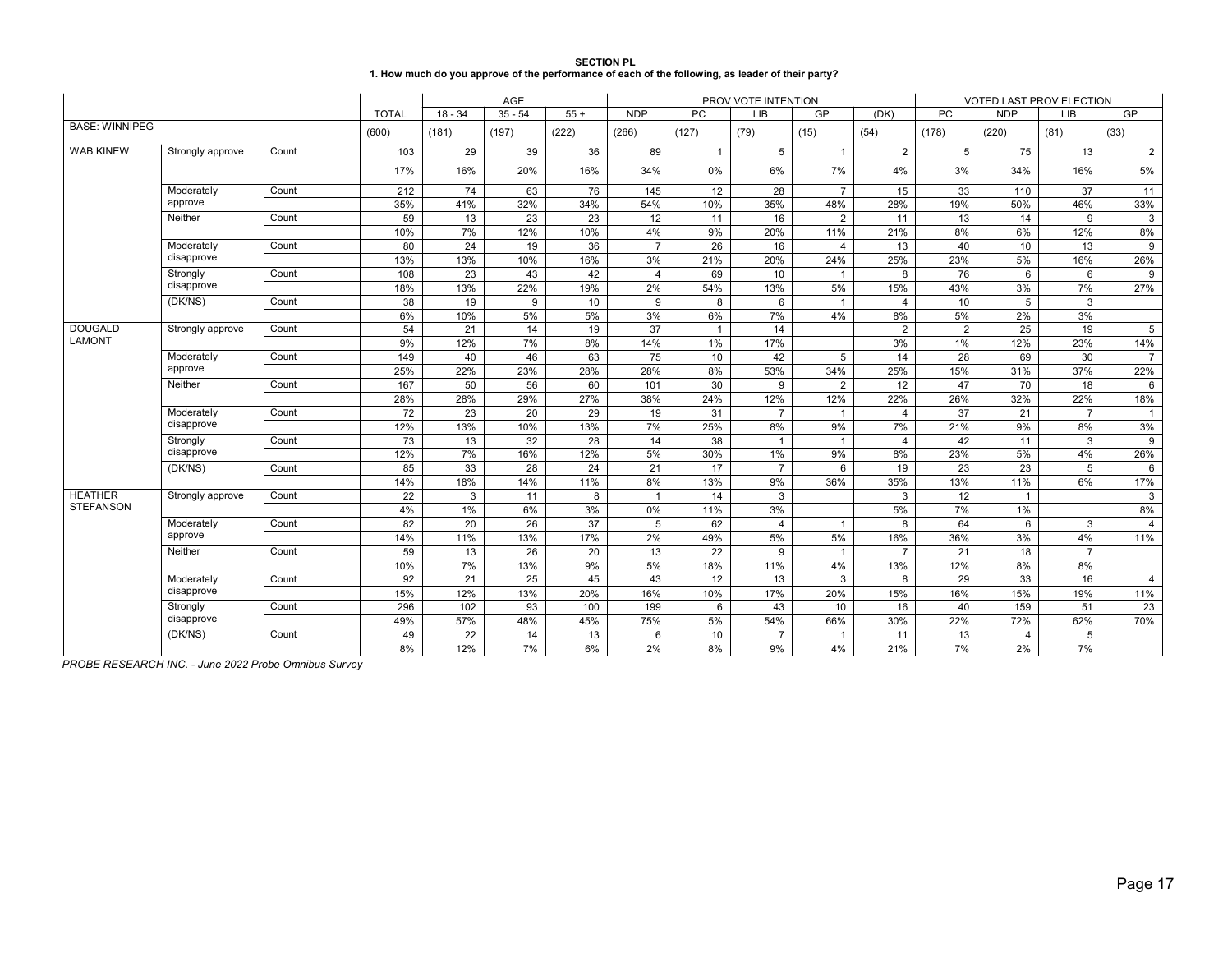| <b>SECTION PL</b>                                                                                 |  |
|---------------------------------------------------------------------------------------------------|--|
| 1. How much do you approve of the performance of each of the following, as leader of their party? |  |

|                                 |                          |       |              |                | <b>EDUCATION</b> |           | CHILDREN <16 AT<br><b>HOME</b> |                 | <b>RESIDENCE</b> |                      | <b>HOUSEHOLD INCOME</b> |                      |           |
|---------------------------------|--------------------------|-------|--------------|----------------|------------------|-----------|--------------------------------|-----------------|------------------|----------------------|-------------------------|----------------------|-----------|
|                                 |                          |       | <b>TOTAL</b> | HS or less     | Post-Sec         | Univ Grad | Yes                            | No              | Own              | Rent                 | $<$ \$50K               | \$50K-\$99K          | $$100K +$ |
| <b>BASE: WINNIPEG</b>           |                          |       | (600)        | (79)           | (220)            | (296)     | (143)                          | (447)           | (411)            | (162)                | (119)                   | (177)                | (246)     |
| <b>WAB KINEW</b>                | Strongly approve         | Count | 103          | 13             | 28               | 63        | 24                             | 78              | 65               | 37                   | 25                      | 31                   | 38        |
|                                 |                          |       | 17%          | 16%            | 13%              | 21%       | 17%                            | 17%             | 16%              | 23%                  | 21%                     | 18%                  | 15%       |
|                                 | Moderately approve       | Count | 212          | 31             | 82               | 99        | 45                             | 167             | 146              | 55                   | 43                      | 62                   | 93        |
|                                 |                          |       | 35%          | 39%            | 37%              | 34%       | 31%                            | 37%             | 35%              | 34%                  | 36%                     | 35%                  | 38%       |
|                                 | Neither                  | Count | 59           | 5              | 21               | 32        | 17                             | 37              | 36               | 19                   | 14                      | 13                   | 25        |
|                                 |                          |       | 10%          | 6%             | 9%               | 11%       | 12%                            | 8%              | 9%               | 11%                  | 12%                     | 7%                   | 10%       |
|                                 | Moderately               | Count | 80           | 10             | 29               | 41        | 23                             | 57              | 59               | 16                   | 8                       | 24                   | 37        |
|                                 | disapprove               |       | 13%          | 13%            | 13%              | 14%       | 16%                            | 13%             | 14%              | 10%                  | 7%                      | 13%                  | 15%       |
|                                 | Strongly disapprove      | Count | 108          | 10             | 50               | 47        | 24                             | 83              | 84               | 22                   | 12                      | 35                   | 49        |
|                                 |                          |       | 18%          | 13%            | 23%              | 16%       | 17%                            | 18%             | 20%              | 14%                  | 10%                     | 20%                  | 20%       |
|                                 | (DK/NS)                  | Count | 38           | 10             | 10               | 14        | 9                              | 26              | 21               | 14                   | 16                      | 12                   | 5         |
|                                 |                          |       | 6%           | 13%            | 4%               | 5%        | 7%                             | 6%              | 5%               | 9%                   | 13%                     | 7%                   | 2%        |
| <b>DOUGALD</b><br><b>LAMONT</b> | Strongly approve         | Count | 54           | $\overline{2}$ | 16               | 36        | 10                             | 41              | 37               | 16                   | 11                      | 16                   | 22        |
|                                 |                          |       | 9%           | $2\%$          | 7%               | 12%       | 7%                             | 9%              | 9%               | 10%                  | 9%                      | 9%                   | 9%        |
|                                 | Moderately approve       | Count | 149          | 21             | 45               | 84        | 31                             | 117             | 104              | 41                   | 38                      | 41                   | 62        |
|                                 |                          |       | 25%          | 26%            | 20%              | 28%       | 22%                            | 26%             | 25%              | 25%                  | 32%                     | 23%                  | 25%       |
|                                 | Neither                  | Count | 167          | 18             | 70               | 78        | 34                             | 132             | 110              | 51                   | 29                      | 42                   | 76        |
|                                 |                          |       | 28%          | 23%            | 32%              | 26%       | 24%                            | 29%             | 27%              | 32%                  | 25%                     | 24%                  | 31%       |
|                                 | Moderately<br>disapprove | Count | 72           | 10             | 25               | 37        | 28                             | 44              | 58               | 12                   | 11                      | 22                   | 31        |
|                                 |                          |       | 12%          | 13%            | 11%              | 13%       | 20%                            | 10%             | 14%              | 7%                   | 9%                      | 12%                  | 13%       |
|                                 | Strongly disapprove      | Count | 73           | 6              | 36               | 31        | 18                             | 55              | 52               | 19                   | $\overline{7}$          | 26                   | 34        |
|                                 |                          |       | 12%          | 7%             | 16%              | 10%       | 13%                            | 12%             | 13%              | 12%                  | 5%                      | 15%                  | 14%       |
|                                 | (DK/NS)                  | Count | 85           | 22             | 29               | 30        | 21                             | 58              | 49               | 24                   | 23                      | 30                   | 20        |
| <b>HEATHER</b>                  |                          | Count | 14%          | 28%            | 13%              | 10%       | 15%                            | 13%             | 12%              | 15%                  | 19%                     | 17%                  | 8%        |
| <b>STEFANSON</b>                | Strongly approve         |       | 22<br>4%     | 3<br>4%        | 6<br>2%          | 13<br>4%  | 6<br>4%                        | 15<br>3%        | 13<br>3%         | $\overline{7}$<br>4% | 6<br>5%                 | $\overline{4}$<br>2% | 9<br>4%   |
|                                 | Moderately approve       | Count | 82           | 12             | 37               | 33        |                                | 62              | 56               |                      | 18                      |                      |           |
|                                 |                          |       | 14%          | 15%            | 17%              | 11%       | 20<br>14%                      | 14%             | 14%              | 21<br>13%            | 15%                     | 31<br>17%            | 24<br>10% |
|                                 | Neither                  | Count |              | 5              | 26               | 26        | 20                             | 38              | 44               | 10                   | 9                       | 17                   |           |
|                                 |                          |       | 59<br>10%    | 7%             | 12%              | 9%        | 14%                            | 8%              | 11%              | 6%                   | 8%                      | 10%                  | 26<br>10% |
|                                 | Moderately               | Count | 92           | 17             | 45               | 30        | 18                             | $\overline{74}$ | 57               | 30                   | 19                      | 29                   | 37        |
|                                 | disapprove               |       | 15%          | 21%            | 20%              | 10%       | 12%                            | 17%             | 14%              | 19%                  | 16%                     | 16%                  | 15%       |
|                                 | Strongly disapprove      | Count | 296          | 25             | 95               | 176       | 64                             | 229             | 211              | 77                   | 49                      | 79                   | 141       |
|                                 |                          |       | 49%          | 32%            | 43%              | 60%       | 45%                            | 51%             | 51%              | 48%                  | 42%                     | 45%                  | 57%       |
|                                 | (DK/NS)                  | Count | 49           | 17             | 11               | 18        | 14                             | 30              | 28               | 16                   | 17                      | 16                   | 10        |
|                                 |                          |       | 8%           | 21%            | 5%               | 6%        | 10%                            | 7%              | 7%               | 10%                  | 14%                     | 9%                   | 4%        |
|                                 |                          |       |              |                |                  |           |                                |                 |                  |                      |                         |                      |           |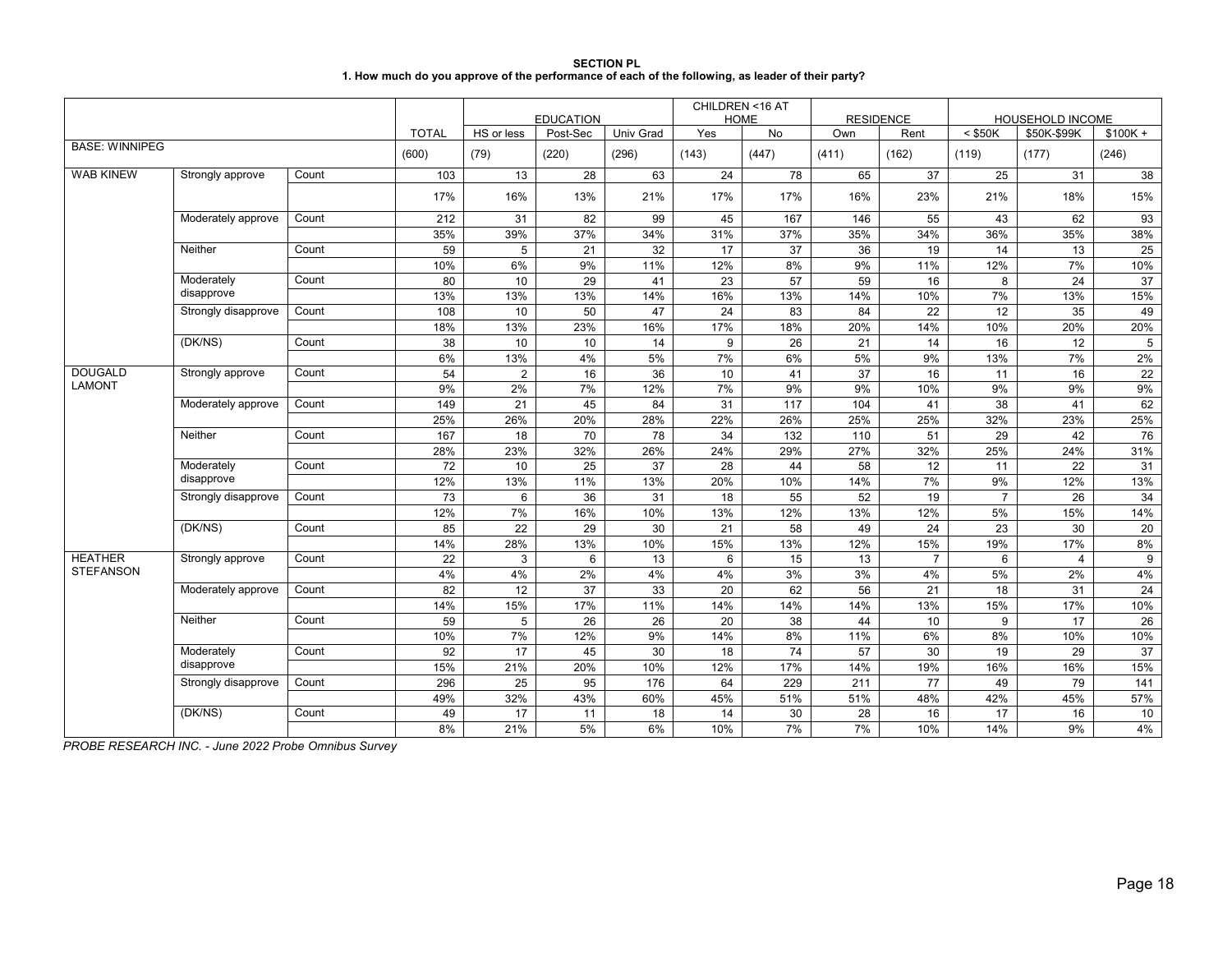## **SECTION PL 1. How much do you approve of the performance of each of the following, as leader of their party? \*\* SUMMARY TABLE \*\***

|                       |                   |              |           |           | <b>WINNIPEG REGION</b> |           |       |       | <b>GENDER</b> |            |              |
|-----------------------|-------------------|--------------|-----------|-----------|------------------------|-----------|-------|-------|---------------|------------|--------------|
|                       |                   | <b>TOTAL</b> | Northwest | Northeast | Southeast              | Southwest | Core  | Male  | Female        | Indigenous | <b>BIPOC</b> |
| <b>BASE: WINNIPEG</b> |                   | (600)        | (126)     | (109)     | (105)                  | (149)     | (109) | (288) | (298)         | (62)       | (115)        |
| <b>WAB KINEW</b>      | Approve           | 53%          | 42%       | 50%       | 56%                    | 54%       | 62%   | 44%   | 61%           | 49%        | 41%          |
|                       | Neutral/DK        | 16%          | 21%       | 14%       | 13%                    | 17%       | 16%   | 17%   | 15%           | 20%        | 30%          |
|                       | <b>Disapprove</b> | 31%          | 38%       | 36%       | 31%                    | 29%       | 22%   | 39%   | 24%           | 30%        | 28%          |
| <b>DOUGALD</b>        | Approve           | 34%          | 31%       | 28%       | 41%                    | 34%       | 37%   | 33%   | 35%           | 28%        | 25%          |
| <b>LAMONT</b>         | Neutral/DK        | 42%          | 45%       | 41%       | 36%                    | 45%       | 44%   | 36%   | 46%           | 39%        | 46%          |
|                       | Disapprove        | 24%          | 24%       | 32%       | 24%                    | 21%       | 20%   | 31%   | 19%           | 33%        | 28%          |
| <b>HEATHER</b>        | Approve           | 17%          | 21%       | 20%       | 15%                    | 16%       | 15%   | 21%   | 14%           | 18%        | 21%          |
| <b>STEFANSON</b>      | Neutral/DK        | 18%          | 16%       | 20%       | 21%                    | 18%       | 17%   | 21%   | 15%           | 20%        | 26%          |
|                       | Disapprove        | 65%          | 63%       | 60%       | 64%                    | 66%       | 68%   | 57%   | 71%           | 63%        | 53%          |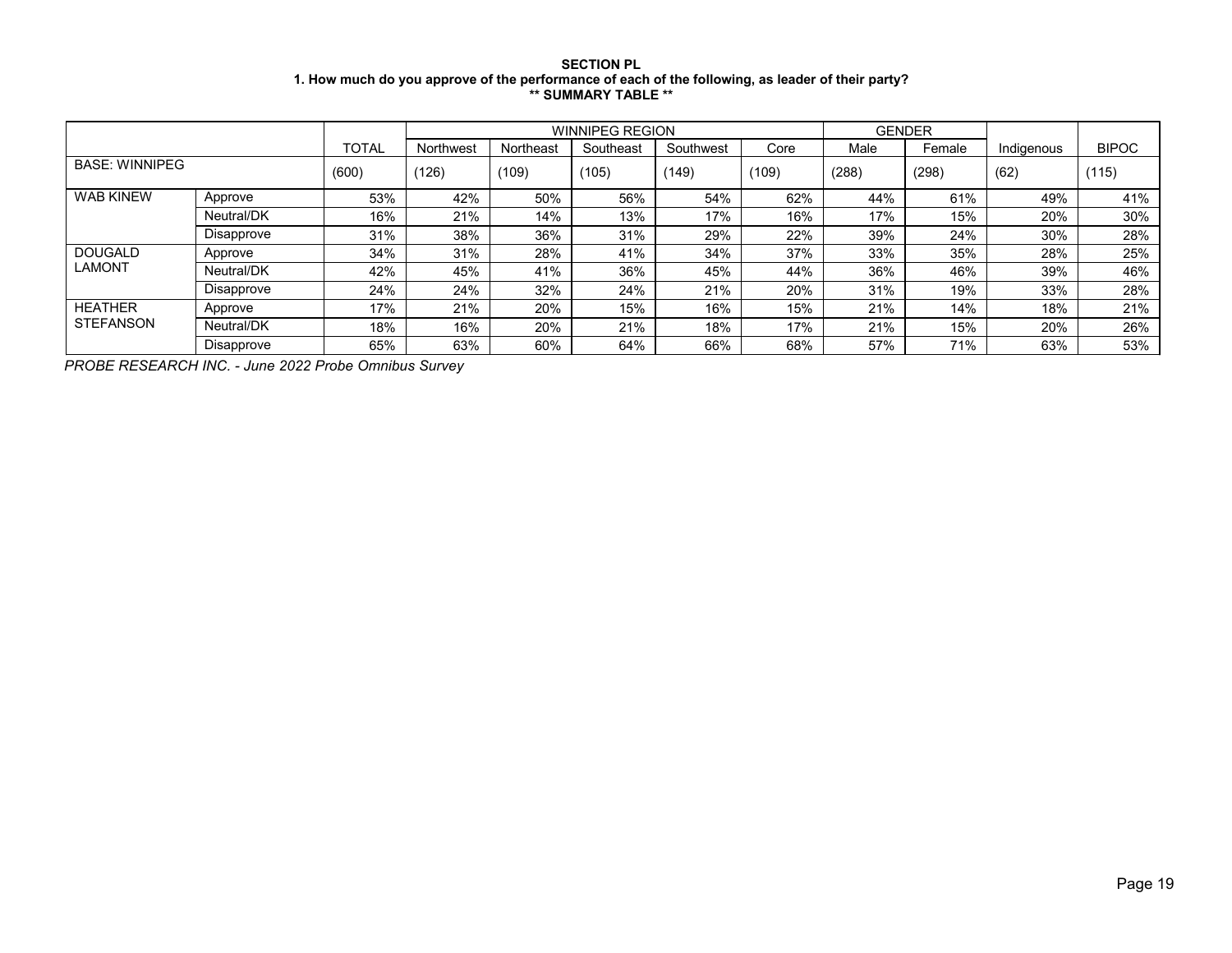#### **SECTION PL 1. How much do you approve of the performance of each of the following, as leader of their party? \*\* SUMMARY TABLE \*\***

|                       |            |              |           | <b>AGE</b> |       |            |       | PROV VOTE INTENTION |      |      | <b>VOTED LAST PROV ELECTION</b> |            |      |      |  |
|-----------------------|------------|--------------|-----------|------------|-------|------------|-------|---------------------|------|------|---------------------------------|------------|------|------|--|
|                       |            | <b>TOTAL</b> | $18 - 34$ | $35 - 54$  | $55+$ | <b>NDP</b> | PC.   | LIB                 | GP   | (DK) | PC.                             | <b>NDP</b> | LIB  | GP   |  |
| <b>BASE: WINNIPEG</b> |            | (600)        | (181)     | (197)      | (222) | (266)      | (127) | (79)                | (15) | (54) | (178)                           | (220)      | (81) | (33) |  |
| <b>WAB KINEW</b>      | Approve    | 53%          | 57%       | 52%        | 50%   | 88%        | 10%   | 41%                 | 55%  | 32%  | 22%                             | 84%        | 62%  | 38%  |  |
|                       | Neutral/DK | 16%          | 17%       | 17%        | 15%   | 8%         | 15%   | 27%                 | 16%  | 28%  | 13%                             | 8%         | 15%  | 8%   |  |
|                       | Disapprove | 31%          | 26%       | 32%        | 35%   | 4%         | 75%   | 32%                 | 29%  | 40%  | 65%                             | 7%         | 23%  | 54%  |  |
| <b>DOUGALD</b>        | Approve    | 34%          | 34%       | 31%        | 37%   | 42%        | 8%    | 70%                 | 34%  | 28%  | 17%                             | 43%        | 60%  | 36%  |  |
| <b>LAMONT</b>         | Neutral/DK | 42%          | 46%       | 43%        | 38%   | 46%        | 37%   | 21%                 | 48%  | 57%  | 39%                             | 43%        | 28%  | 35%  |  |
|                       | Disapprove | 24%          | 20%       | 27%        | 25%   | 12%        | 55%   | 9%                  | 18%  | 15%  | 44%                             | 14%        | 12%  | 29%  |  |
| <b>HEATHER</b>        | Approve    | 17%          | 12%       | 19%        | 20%   | 2%         | 60%   | 9%                  | 5%   | 21%  | 43%                             | 3%         | 4%   | 19%  |  |
| <b>STEFANSON</b>      | Neutral/DK | 18%          | 20%       | 21%        | 14%   | 7%         | 26%   | 20%                 | 8%   | 34%  | 19%                             | 10%        | 15%  |      |  |
|                       | Disapprove | 65%          | 68%       | 60%        | 66%   | 91%        | 14%   | 71%                 | 86%  | 45%  | 39%                             | 87%        | 81%  | 81%  |  |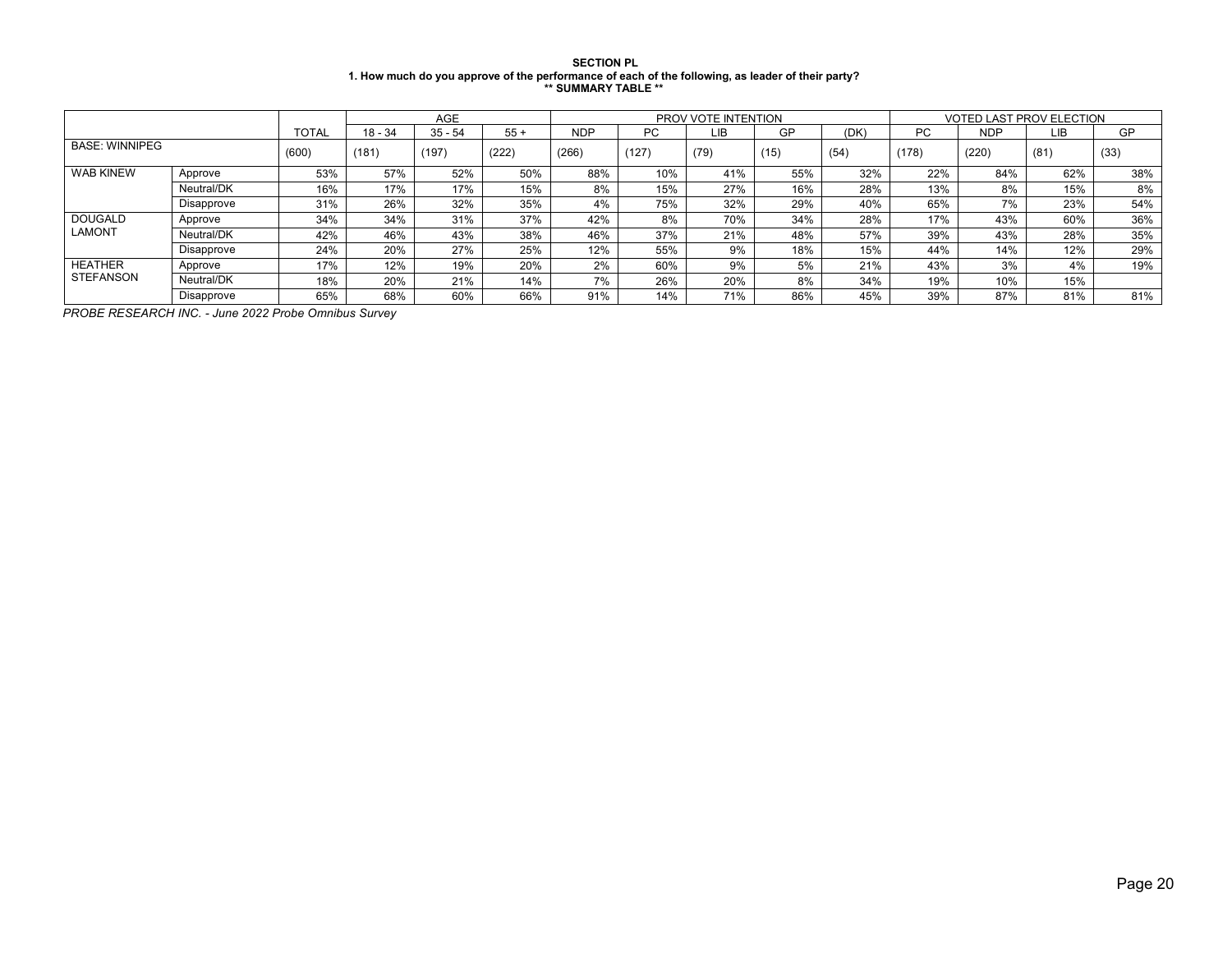## **SECTION PL 1. How much do you approve of the performance of each of the following, as leader of their party? \*\* SUMMARY TABLE \*\***

|                       |            |              |            | <b>EDUCATION</b> |                  | <b>HOME</b> | CHILDREN <16 AT | <b>RESIDENCE</b> |       | <b>HOUSEHOLD INCOME</b> |             |           |  |
|-----------------------|------------|--------------|------------|------------------|------------------|-------------|-----------------|------------------|-------|-------------------------|-------------|-----------|--|
|                       |            | <b>TOTAL</b> | HS or less | Post-Sec         | <b>Univ Grad</b> | Yes         | No              | Own              | Rent  | $<$ \$50K               | \$50K-\$99K | $$100K +$ |  |
| <b>BASE: WINNIPEG</b> |            | (600)        | (79)       | (220)            | (296)            | (143)       | (447)           | (411)            | (162) | (119)                   | (177)       | (246)     |  |
| <b>WAB KINEW</b>      | Approve    | 53%          | 55%        | 50%              | 55%              | 48%         | 55%             | 51%              | 56%   | 57%                     | 53%         | 53%       |  |
|                       | Neutral/DK | 16%          | 19%        | 14%              | 16%              | 18%         | 14%             | 14%              | 20%   | 25%                     | 14%         | 12%       |  |
|                       | Disapprove | 31%          | 26%        | 36%              | 30%              | 33%         | 31%             | 35%              | 23%   | 17%                     | 33%         | 35%       |  |
| <b>DOUGALD</b>        | Approve    | 34%          | 29%        | 27%              | 41%              | 29%         | 35%             | 34%              | 35%   | 42%                     | 33%         | 34%       |  |
| <b>LAMONT</b>         | Neutral/DK | 42%          | 51%        | 45%              | 37%              | 38%         | 42%             | 39%              | 46%   | 44%                     | 41%         | 39%       |  |
|                       | Disapprove | 24%          | 20%        | 28%              | 23%              | 33%         | 22%             | 27%              | 19%   | 15%                     | 27%         | 27%       |  |
| <b>HEATHER</b>        | Approve    | 17%          | 19%        | 19%              | 16%              | 19%         | 17%             | 17%              | 18%   | 20%                     | 20%         | 13%       |  |
| <b>STEFANSON</b>      | Neutral/DK | 18%          | 28%        | 17%              | 15%              | 24%         | 15%             | 18%              | 16%   | 22%                     | 19%         | 15%       |  |
|                       | Disapprove | 65%          | 53%        | 64%              | 70%              | 58%         | 68%             | 65%              | 66%   | 58%                     | 61%         | 72%       |  |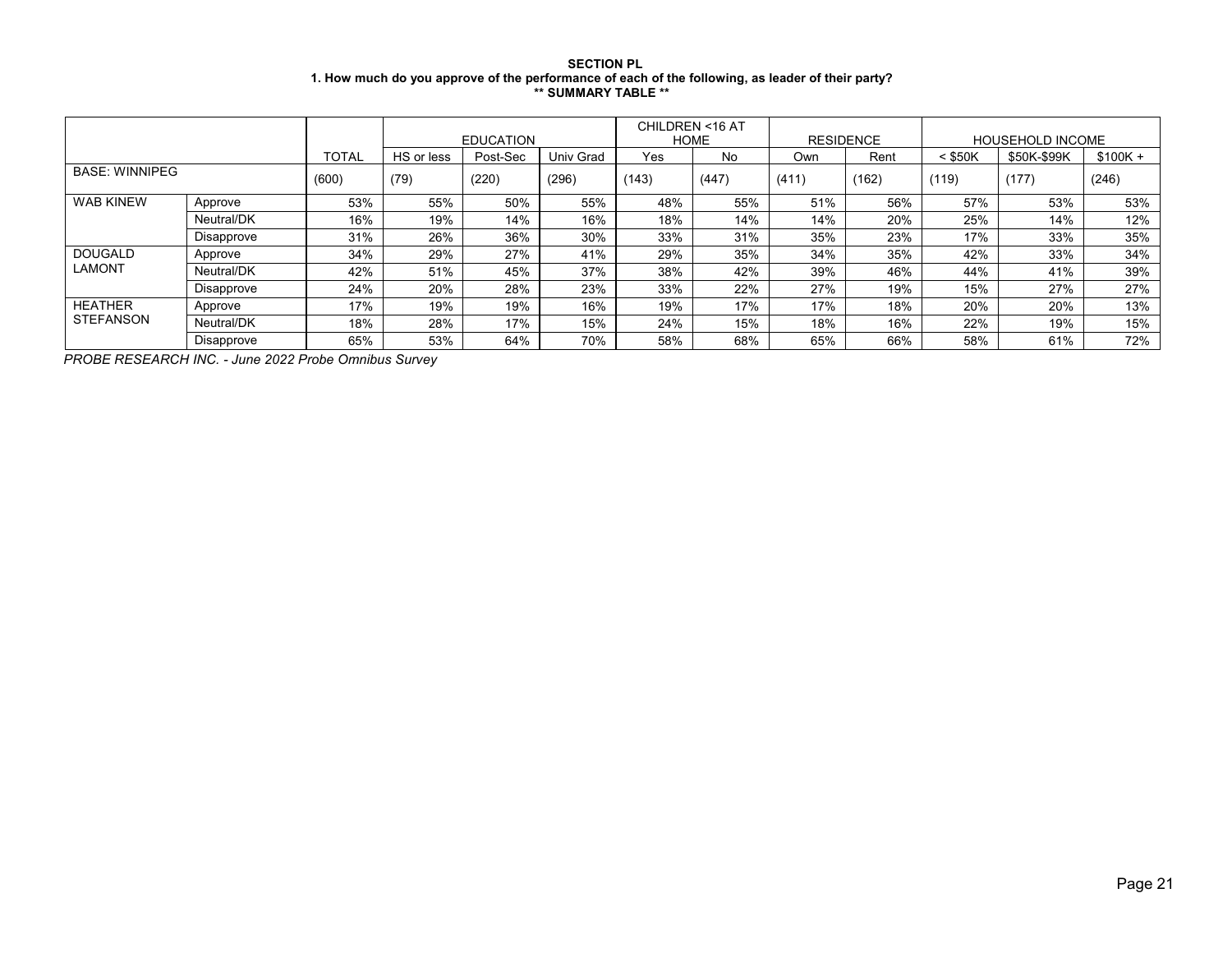#### **SECTION DS Demographics - Region, Gender**

|                       |                  |              | PROV VOTE INTENTION |       |      |      |      |           | <b>OBJECTIVE</b> |       | <b>VOTED LAST PROV ELECTION</b> |            |      |      |  |
|-----------------------|------------------|--------------|---------------------|-------|------|------|------|-----------|------------------|-------|---------------------------------|------------|------|------|--|
|                       |                  | <b>TOTAL</b> | <b>NDP</b>          | PC    | LΙB  | GP   | (DK) | Deserving | Out other        | Both  | PC.                             | <b>NDP</b> | LIB  | GP   |  |
| <b>BASE: WINNIPEG</b> | Unweighted       | (600)        | (243)               | (143) | (83) | (15) | (56) | (213)     | (115)            | (139) | (199)                           | (197)      | (92) | (20) |  |
|                       |                  | (600)        | (266)               | (127) | (79) | (15) | (54) | (216)     | (104)            | (152) | (178)                           | (220)      | (81) | (33) |  |
| <b>REGION</b>         | (NET) Winnipeg   | 100%         | 100%                | 100%  | 100% | 100% | 100% | 100%      | 100%             | 100%  | 100%                            | 100%       | 100% | 100% |  |
|                       | Northwest        | 21%          | 18%                 | 25%   | 26%  | 38%  | 15%  | 18%       | 21%              | 27%   | 25%                             | 12%        | 27%  | 34%  |  |
|                       | Northeast        | 18%          | 16%                 | 25%   | 11%  | 20%  | 21%  | 22%       | 18%              | 13%   | 25%                             | 20%        | 9%   | 17%  |  |
|                       | Southeast        | 18%          | 17%                 | 16%   | 20%  | 14%  | 19%  | 15%       | 21%              | 15%   | 17%                             | 17%        | 28%  | 8%   |  |
|                       | Southwest        | 25%          | 25%                 | 21%   | 29%  | 13%  | 29%  | 25%       | 28%              | 21%   | 25%                             | 20%        | 29%  | 19%  |  |
|                       | Core             | 18%          | 24%                 | 13%   | 13%  | 15%  | 17%  | 19%       | 12%              | 24%   | 8%                              | 30%        | 6%   | 22%  |  |
|                       | Winnipeg Unknown | 0%           | 1%                  |       |      |      |      | 1%        | 1%               |       |                                 | 1%         |      |      |  |
| <b>GENDER</b>         | Male             | 48%          | 40%                 | 65%   | 49%  | 42%  | 43%  | 51%       | 54%              | 42%   | 59%                             | 39%        | 43%  | 44%  |  |
|                       | Female           | 50%          | 58%                 | 34%   | 51%  | 38%  | 54%  | 47%       | 44%              | 56%   | 41%                             | 58%        | 56%  | 43%  |  |
|                       | Other            | 2%           | 2%                  | 1%    |      | 20%  | 3%   | 1%        | 2%               | 3%    | 1%                              | 2%         | 1%   | 13%  |  |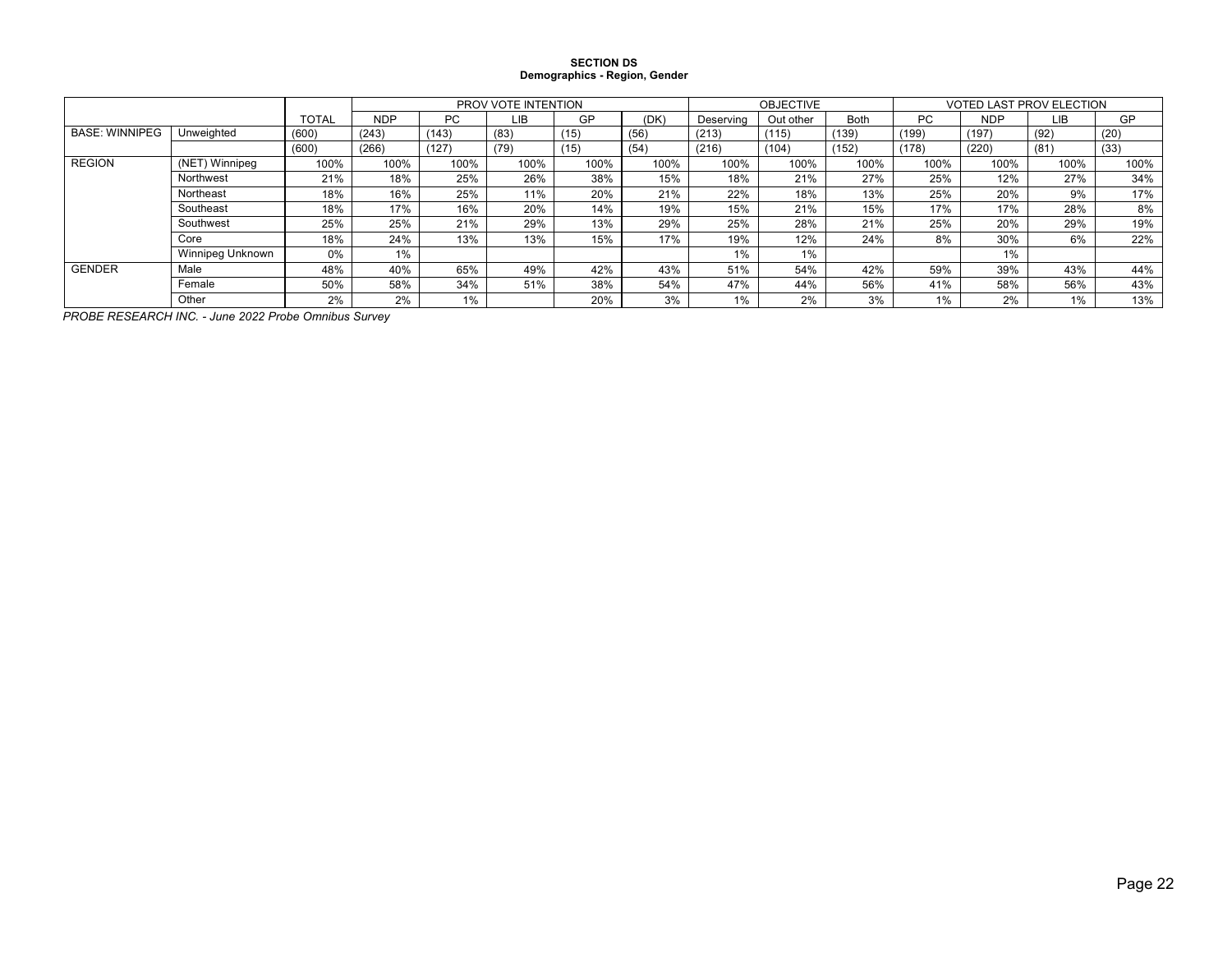|                                                                 | <b>SECTION DS</b> |  |
|-----------------------------------------------------------------|-------------------|--|
| Demographics - Education, Children At Home, Residence Ownership |                   |  |

|                       |                                         | PROV VOTE INTENTION |            |           |      |      |      | <b>OBJECTIVE</b> |           | <b>VOTED LAST PROV ELECTION</b> |       |            |       |      |
|-----------------------|-----------------------------------------|---------------------|------------|-----------|------|------|------|------------------|-----------|---------------------------------|-------|------------|-------|------|
|                       |                                         | <b>TOTAL</b>        | <b>NDP</b> | <b>PC</b> | LIB  | GP   | (DK) | Deserving        | Out other | <b>Both</b>                     | PC    | <b>NDP</b> | LIB   | GP   |
| <b>BASE: WINNIPEG</b> |                                         | (600)               | (266)      | (127)     | (79) | (15) | (54) | (216)            | (104)     | (152)                           | (178) | (220)      | (81)  | (33) |
| <b>EDUCATION</b>      | Grade school/ Some high<br>school       | 2%                  | 2%         | $1\%$     |      | 13%  | 3%   | 3%               | 2%        | $1\%$                           | 1%    | 2%         |       | 6%   |
|                       | Completed high school                   | 11%                 | 9%         | 10%       | 11%  | 4%   | 26%  | 11%              | 7%        | 9%                              | 10%   | 12%        | 7%    | 9%   |
|                       | Some apprenticeship/<br>trades training | 3%                  | 2%         | 6%        | 1%   |      | 3%   | 3%               | 5%        |                                 | 5%    | 3%         | 3%    |      |
|                       | Journey-Person certificate              | 2%                  | 2%         | 3%        | 3%   |      |      | 3%               | 4%        | 1%                              | 3%    | 2%         | 1%    |      |
|                       | Some community college                  | 4%                  | 3%         | 7%        | 6%   |      | 2%   | 5%               | 5%        | 2%                              | 5%    | 3%         | 2%    | 7%   |
|                       | Completed community<br>college diploma  | 14%                 | 12%        | 17%       | 11%  | 7%   | 17%  | 15%              | 12%       | 11%                             | 19%   | 12%        | 17%   | 11%  |
|                       | Some university                         | 13%                 | 14%        | 12%       | 12%  | 38%  | 8%   | 16%              | 9%        | 13%                             | 14%   | 10%        | 22%   | 7%   |
|                       | Completed university<br>undergrad       | 28%                 | 33%        | 26%       | 32%  | 30%  | 21%  | 26%              | 32%       | 38%                             | 27%   | 35%        | 22%   | 36%  |
|                       | Completed grad/<br>professional degree  | 21%                 | 23%        | 19%       | 25%  | 8%   | 17%  | 19%              | 25%       | 25%                             | 17%   | 21%        | 24%   | 25%  |
|                       | (Refused/NS)                            | $1\%$               | $1\%$      |           |      |      | 2%   | $1\%$            |           |                                 |       | 1%         |       |      |
| <b>CHILDREN</b>       | Yes                                     | 24%                 | 21%        | 28%       | 18%  | 16%  | 28%  | 22%              | 25%       | 20%                             | 26%   | 22%        | 17%   | 25%  |
| UNDER 16 AT           | <b>No</b>                               | 75%                 | 77%        | 71%       | 82%  | 84%  | 68%  | 77%              | 73%       | 80%                             | 74%   | 76%        | 82%   | 75%  |
| HOME                  | (Refused/NS)                            | 2%                  | 2%         | 1%        |      |      | 4%   | $1\%$            | 2%        | $1\%$                           |       | 1%         | $1\%$ |      |
| <b>CURRENT</b>        | Own                                     | 69%                 | 68%        | 80%       | 69%  | 71%  | 54%  | 75%              | 79%       | 62%                             | 82%   | 63%        | 78%   | 65%  |
| <b>RESIDENCE</b>      | Rent                                    | 27%                 | 30%        | 15%       | 27%  | 17%  | 36%  | 24%              | 15%       | 34%                             | 14%   | 34%        | 18%   | 31%  |
|                       | Other                                   | 1%                  |            |           | 3%   | 9%   | 3%   |                  |           | $1\%$                           |       | 1%         | 3%    | 4%   |
|                       | (Refused/NS)                            | 3%                  | 2%         | 5%        | 1%   | 4%   | 7%   | 2%               | 6%        | 3%                              | 3%    | 2%         | 2%    |      |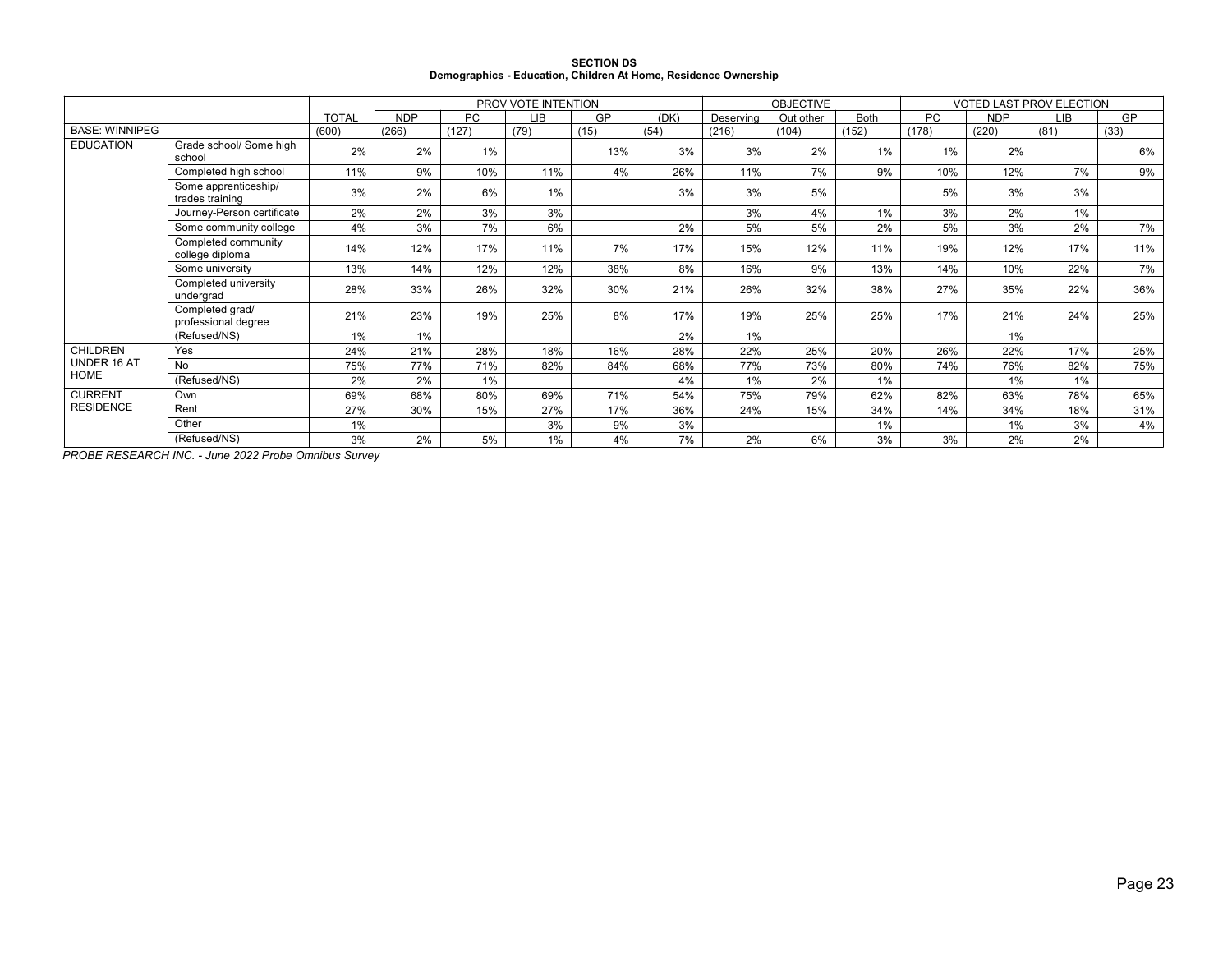#### **SECTION DS Demographics - Age, Family Income**

|                       |                        |              |            |       | PROV VOTE INTENTION |      |      |           | <b>OBJECTIVE</b> |             | <b>VOTED LAST PROV ELECTION</b> |            |      |      |
|-----------------------|------------------------|--------------|------------|-------|---------------------|------|------|-----------|------------------|-------------|---------------------------------|------------|------|------|
|                       |                        | <b>TOTAL</b> | <b>NDP</b> | PC.   | <b>LIB</b>          | GP   | (DK) | Deserving | Out other        | <b>Both</b> | <b>PC</b>                       | <b>NDP</b> | LIB  | GP   |
| <b>BASE: WINNIPEG</b> |                        | (600)        | (266)      | (127) | (79)                | (15) | (54) | (216)     | (104)            | (152)       | (178)                           | (220)      | (81) | (33) |
| AGE                   | 18 to 34               | 30%          | 37%        | 17%   | 30%                 | 14%  | 25%  | 31%       | 20%              | 35%         | 17%                             | 36%        | 31%  | 24%  |
|                       | 35 to 44               | 18%          | 20%        | 21%   | 14%                 | 16%  | 13%  | 14%       | 24%              | 23%         | 17%                             | 19%        | 15%  | 18%  |
|                       | 45 to 54               | 15%          | 12%        | 20%   | 15%                 | 9%   | 18%  | 15%       | 15%              | 11%         | 18%                             | 13%        | 15%  | 9%   |
|                       | 55 to 64               | 21%          | 15%        | 26%   | 18%                 | 43%  | 36%  | 21%       | 17%              | 18%         | 29%                             | 17%        | 19%  | 30%  |
|                       | 65 and older           | 16%          | 17%        | 16%   | 23%                 | 18%  | 9%   | 18%       | 24%              | 13%         | 19%                             | 15%        | 19%  | 19%  |
| HOUSEHOLD             | Less than \$10,000     | 1%           | 1%         |       | 1%                  |      | 2%   |           | 1%               | 1%          |                                 | 0%         | 1%   |      |
| <b>INCOME</b>         | \$10,000 to \$29,999   | 9%           | 9%         | 4%    | 10%                 | 35%  | 5%   | 12%       | $1\%$            | 9%          | 6%                              | 9%         | 6%   | 14%  |
|                       | \$30,000 to \$49.999   | 10%          | 10%        | 8%    | 10%                 | 4%   | 12%  | 9%        | 7%               | 11%         | 9%                              | 8%         | 13%  | 5%   |
|                       | \$50,000 to \$59,999   | 7%           | 9%         | 6%    | 7%                  |      | 7%   | 11%       | 4%               | 6%          | 3%                              | 11%        | 2%   | 25%  |
|                       | \$60,000 to \$69,999   | 7%           | 7%         | 7%    | 7%                  |      | 9%   | 6%        | 8%               | 8%          | 6%                              | 8%         | 9%   | 5%   |
|                       | \$70,000 to \$79.999   | 6%           | 4%         | 8%    | 7%                  | 4%   | 7%   | 7%        | 6%               | 5%          | 6%                              | 6%         | 5%   | 4%   |
|                       | \$80,000 to \$99,999   | 10%          | 8%         | 13%   | 15%                 | 12%  | 11%  | 11%       | 12%              | 10%         | 10%                             | 9%         | 17%  |      |
|                       | \$100,000 to \$149,999 | 24%          | 27%        | 20%   | 22%                 | 31%  | 14%  | 22%       | 28%              | 26%         | 27%                             | 26%        | 22%  | 17%  |
|                       | \$150,000 or more      | 17%          | 15%        | 24%   | 18%                 | 5%   | 18%  | 16%       | 24%              | 16%         | 23%                             | 13%        | 17%  | 24%  |
|                       | (Refused/NS)           | 10%          | 8%         | 11%   | 4%                  | 10%  | 15%  | 7%        | 10%              | 8%          | 11%                             | 10%        | 8%   | 7%   |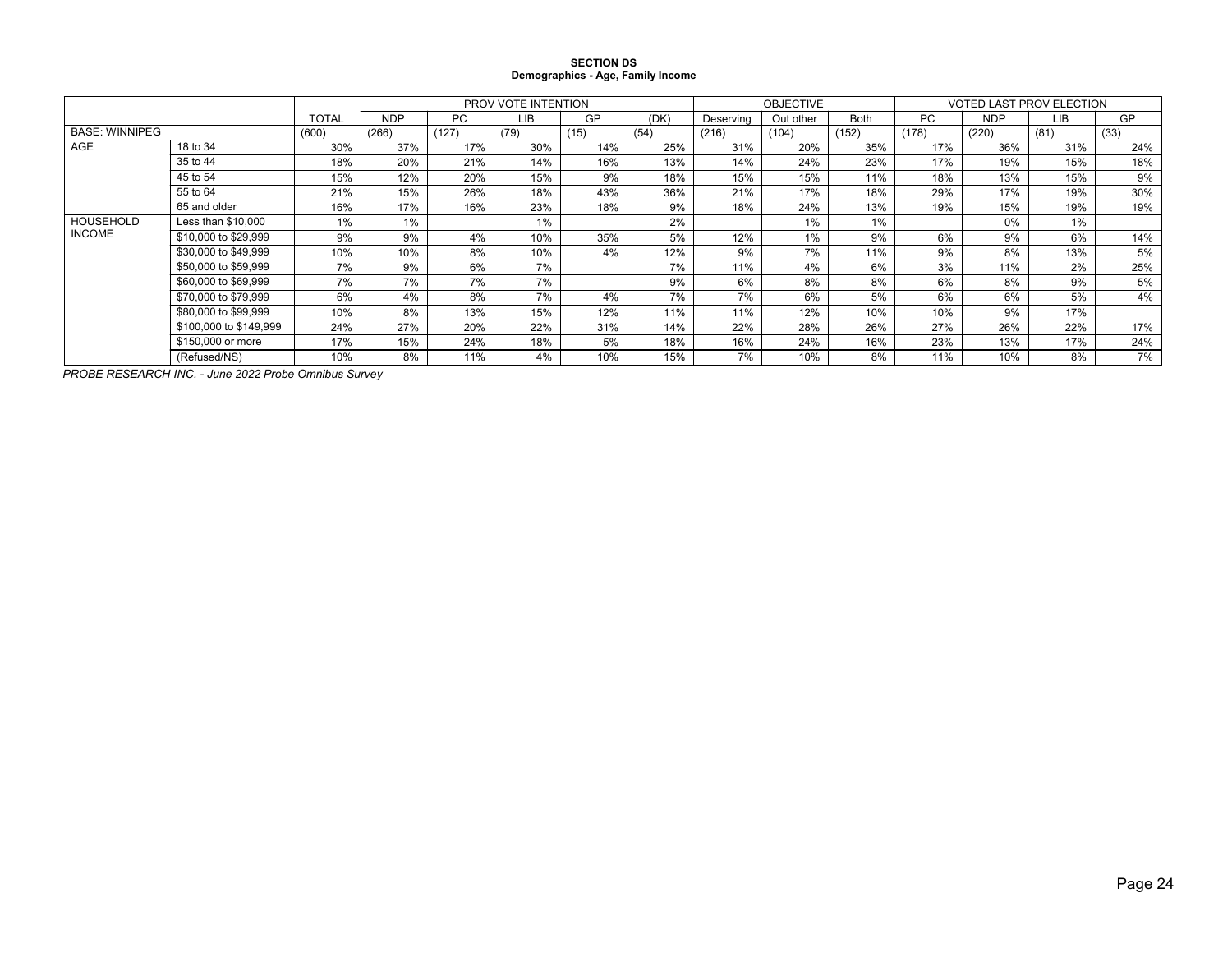| <b>SECTION DS</b>                                                  |
|--------------------------------------------------------------------|
| Demographics - Indigenous Manitoban, Self & Parents Born In Canada |

|                             |                      |              |            | PROV VOTE INTENTION |      |      |      | <b>OBJECTIVE</b> |           | <b>VOTED LAST PROV ELECTION</b> |           |            |      |           |
|-----------------------------|----------------------|--------------|------------|---------------------|------|------|------|------------------|-----------|---------------------------------|-----------|------------|------|-----------|
|                             |                      | <b>TOTAL</b> | <b>NDP</b> | <b>PC</b>           | LIB  | GP   | (DK) | Deserving        | Out other | <b>Both</b>                     | <b>PC</b> | <b>NDP</b> | LIB  | <b>GP</b> |
| <b>BASE: WINNIPEG</b>       |                      | (600)        | (266)      | (127)               | (79) | (15) | (54) | (216)            | (104)     | (152)                           | (178)     | (220)      | (81) | (33)      |
| <b>IDENTIFY AS</b>          | (Net) YES            | 10%          | 10%        | 11%                 | 10%  |      | 8%   | 11%              | 8%        | 9%                              | 8%        | 11%        | 9%   | 16%       |
| <b>INDIGENOUS</b>           | <b>First Nations</b> | 2%           | 3%         | 1%                  | 4%   |      | 1%   | 4%               | 1%        | 1%                              | 2%        | 3%         | 1%   |           |
|                             | Métis                | 8%           | 7%         | 8%                  | 6%   |      | 7%   | 7%               | 6%        | 8%                              | 5%        | 8%         | 7%   | 16%       |
|                             | Multiple             | 1%           | 0%         | 1%                  | 1%   |      |      | 0%               | 1%        | $1\%$                           | 1%        | 0%         | 1%   |           |
|                             | No/ Not indigenous   | 84%          | 87%        | 80%                 | 88%  | 86%  | 87%  | 85%              | 86%       | 85%                             | 85%       | 86%        | 89%  | 80%       |
|                             | (Refused/NS)         | 5%           | 3%         | 9%                  | 1%   | 14%  | 5%   | 4%               | 6%        | 6%                              | 7%        | 3%         | 2%   | 4%        |
| <b>BASE: NON-INDIGENOUS</b> |                      | (538)        | (240)      | (113)               | (71) | (15) | (49) | (192)            | (96)      | (138)                           | (164)     | (195)      | (74) | (28)      |
| PERSON OF COLOUR            | Yes                  | 10%          | 8%         | 12%                 | 12%  | 6%   | 5%   | 15%              | 1%        | 8%                              | 7%        | 6%         | 7%   | 8%        |
|                             | No                   | 85%          | 89%        | 81%                 | 86%  | 88%  | 92%  | 81%              | 95%       | 89%                             | 88%       | 92%        | 89%  | 92%       |
|                             | (Refused/NS)         | 5%           | 3%         | 6%                  | 2%   | 5%   | 3%   | 5%               | 4%        | 3%                              | 5%        | 3%         | 4%   |           |
| <b>BASE: WINNIPEG</b>       |                      | (600)        | (266)      | (127)               | (79) | (15) | (54) | (216)            | (104)     | (152)                           | (178)     | (220)      | (81) | (33)      |
| <b>BORN IN CANADA</b>       | Yes                  | 84%          | 89%        | 80%                 | 81%  | 90%  | 90%  | 79%              | 87%       | 92%                             | 86%       | 91%        | 85%  | 97%       |
|                             | No                   | 15%          | 10%        | 20%                 | 19%  | 10%  | 8%   | 20%              | 13%       | 8%                              | 14%       | 8%         | 14%  | 3%        |
|                             | (Refused/NS)         | 1%           | 1%         |                     |      |      | 2%   | 1%               |           |                                 | 0%        | 0%         | 1%   |           |
| <b>BASE: BORN IN CANADA</b> |                      | (506)        | (237)      | (101)               | (64) | (14) | (48) | (171)            | (90)      | (140)                           | (152)     | (201)      | (69) | (32)      |
| PARENTS BORN IN             | <b>Both</b>          | 78%          | 76%        | 74%                 | 86%  | 76%  | 81%  | 78%              | 80%       | 72%                             | 74%       | 79%        | 80%  | 70%       |
| CANADA                      | One                  | 15%          | 17%        | 18%                 | 9%   | 10%  | 13%  | 13%              | 14%       | 21%                             | 15%       | 15%        | 16%  | 26%       |
|                             | Neither              | 7%           | 8%         | 7%                  | 4%   | 14%  | 5%   | 8%               | 5%        | 7%                              | 10%       | 6%         | 3%   | 4%        |
|                             | (Refused/NS)         | 1%           |            | 1%                  | 1%   |      |      | 1%               |           |                                 | 1%        |            | 1%   |           |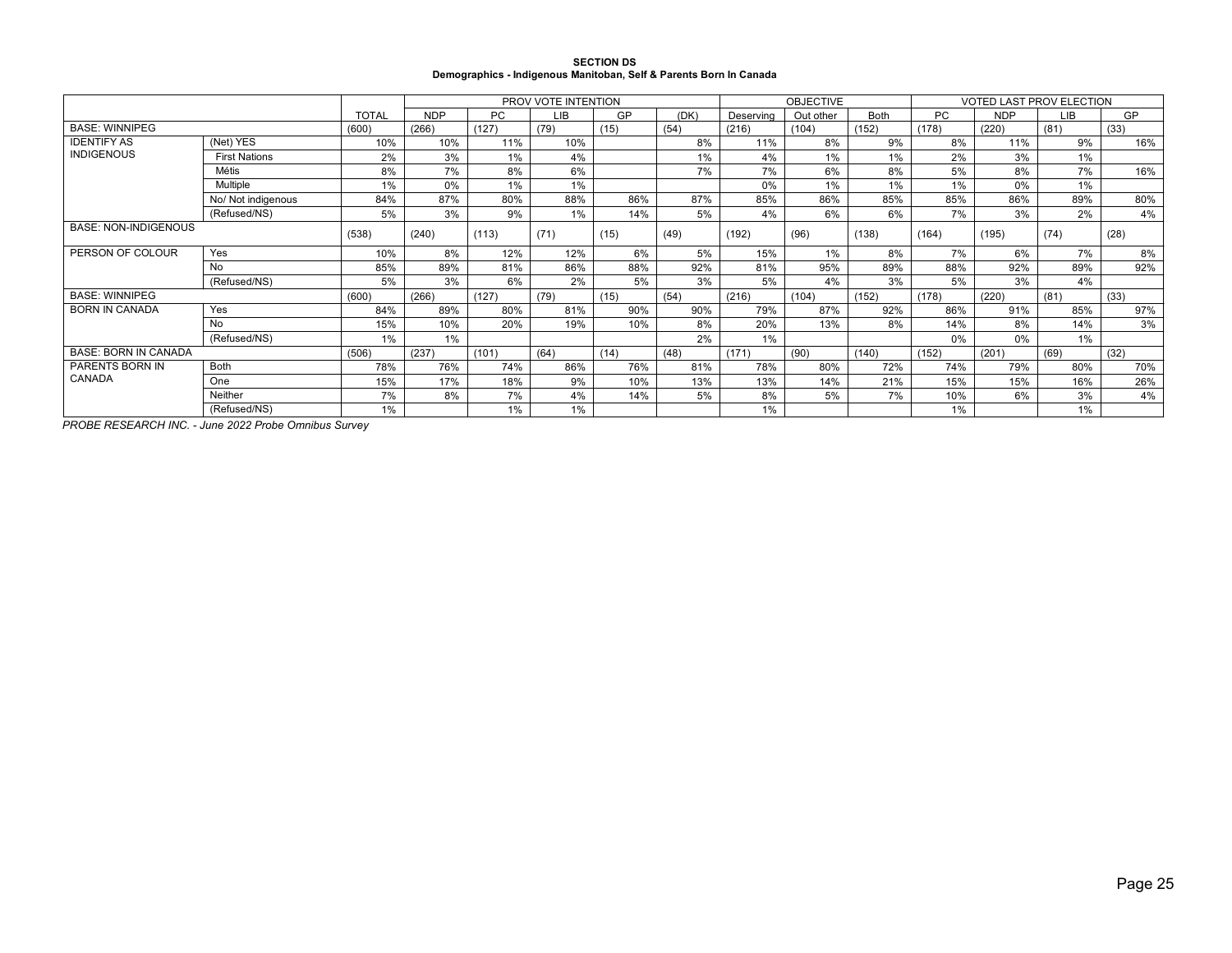#### **DEMOGRAPHICS \*\* (DK/NS) REMOVED \*\***

|                                   |                                         | PROV VOTE INTENTION |            |           |           |      |          |           | <b>OBJECTIVE</b> |             | VOTED LAST PROV ELECTION |            |          |      |
|-----------------------------------|-----------------------------------------|---------------------|------------|-----------|-----------|------|----------|-----------|------------------|-------------|--------------------------|------------|----------|------|
|                                   |                                         | <b>TOTAL</b>        | <b>NDP</b> | PC        | LIB       | GP   | (DK)     | Deserving | Out other        | <b>Both</b> | PC                       | <b>NDP</b> | LIB      | GP   |
| <b>BASE</b>                       |                                         | (594)               | (264)      | (127)     | (79)      | (15) | (53)     | (214)     | (104)            | (152)       | (178)                    | (218)      | (81)     | (33) |
| <b>EDUCATION</b>                  | Grade school/ Some high<br>school       | 2%                  | 2%         | 1%        |           | 13%  | 3%       | 3%        | 2%               | 1%          | 1%                       | 2%         |          | 6%   |
|                                   | Completed high school                   | 11%                 | 10%        | 10%       | 11%       | 4%   | 26%      | 11%       | 7%               | 9%          | 10%                      | 12%        | 7%       | 9%   |
|                                   | Some apprenticeship/<br>trades training | 4%                  | 2%         | 6%        | 1%        |      | 3%       | 3%        | 5%               |             | 5%                       | 3%         | 3%       |      |
|                                   | Journey-Person certificate              | 2%                  | 2%         | 3%        | 3%        |      |          | 3%        | 4%               | 1%          | 3%                       | 2%         | 1%       |      |
|                                   | Some community college                  | 4%                  | 3%         | 7%        | 6%        |      | 2%       | 5%        | 5%               | 2%          | 5%                       | 3%         | 2%       | 7%   |
|                                   | Completed community<br>college diploma  | 14%                 | 13%        | 17%       | 11%       | 7%   | 17%      | 15%       | 12%              | 11%         | 19%                      | 12%        | 17%      | 11%  |
|                                   | Some university                         | 13%                 | 14%        | 12%       | 12%       | 38%  | 9%       | 16%       | 9%               | 13%         | 14%                      | 10%        | 22%      | 7%   |
|                                   | Completed university<br>undergrad       | 29%                 | 33%        | 26%       | 32%       | 30%  | 21%      | 26%       | 32%              | 38%         | 27%                      | 35%        | 22%      | 36%  |
|                                   | Completed grad/<br>professional degree  | 21%                 | 23%        | 19%       | 25%       | 8%   | 18%      | 19%       | 25%              | 25%         | 17%                      | 21%        | 24%      | 25%  |
| <b>BASE</b>                       |                                         | (590)               | (262)      | (126)     | (79)      | (15) | (51)     | (214)     | (101)            | (151)       | (178)                    | (216)      | (80)     | (33) |
| <b>CHILDREN UNDER</b>             | Yes                                     | 24%                 | 21%        | 28%       | 18%       | 16%  | 29%      | 22%       | 25%              | 20%         | 26%                      | 22%        | 17%      | 25%  |
| 16 AT HOME                        | <b>No</b>                               | 76%                 | 79%        | 72%       | 82%       | 84%  | 71%      | 78%       | 75%              | 80%         | 74%                      | 78%        | 83%      | 75%  |
| <b>BASE</b>                       |                                         | (580)               | (261)      | (120)     | (78)      | (15) | (50)     | (213)     | (98)             | (148)       | (172)                    | (214)      | (79)     | (33) |
| <b>CURRENT</b>                    | Own                                     | 71%                 | 69%        | 84%       | 70%       | 74%  | 58%      | 76%       | 84%              | 64%         | 85%                      | 64%        | 79%      | 65%  |
| <b>RESIDENCE</b>                  | Rent                                    | 28%                 | 31%        | 16%       | 27%       | 17%  | 39%      | 24%       | 16%              | 35%         | 15%                      | 35%        | 18%      | 31%  |
|                                   | Other                                   | 1%                  |            |           | 3%        | 9%   | 3%       |           |                  | 1%          |                          | $1\%$      | 3%       | 4%   |
| <b>BASE</b>                       |                                         | (542)               | (244)      | (113)     | (76)      | (14) | (45)     | (200)     | (93)             | (139)       | (159)                    | (197)      | (75)     | (31) |
| <b>HOUSEHOLD</b>                  | Less than \$10,000                      | 1%                  | $1\%$      |           | 1%        |      | 2%       |           | $1\%$            | 1%          |                          | 1%         | $1\%$    |      |
| <b>INCOME</b>                     | \$10,000 to \$29,999                    | 10%                 | 10%        | 5%        | 10%       | 39%  | 5%       | 13%       | $1\%$            | 9%          | 7%                       | 10%        | 6%       | 16%  |
|                                   | \$30,000 to \$49,999                    | 11%                 | 11%        | 9%        | 11%       | 4%   | 14%      | 9%        | 8%               | 12%         | 10%                      | 9%         | 14%      | 5%   |
|                                   | \$50,000 to \$59,999                    | 8%                  | 10%        | 6%        | 8%        |      | 9%       | 12%       | 5%               | 6%          | 3%                       | 12%        | 2%       | 27%  |
|                                   | \$60,000 to \$69,999                    | 7%                  | 8%         | 8%        | 7%        |      | 11%      | 6%        | 9%               | 9%          | 7%                       | 8%         | 9%       | 5%   |
|                                   | \$70,000 to \$79,999                    | 7%                  | 5%         | 9%        | 7%        | 5%   | 8%       | 7%        | 7%               | 5%          | 7%                       | 6%         | 6%       | 4%   |
|                                   | \$80,000 to \$99,999                    | 11%                 | 9%         | 14%       | 15%       | 13%  | 13%      | 12%       | 13%              | 11%         | 11%                      | 10%        | 19%      |      |
|                                   | \$100,000 to \$149,999                  | 27%                 | 30%        | 22%       | 23%       | 34%  | 17%      | 23%       | 32%              | 28%         | 30%                      | 28%        | 24%      | 18%  |
|                                   | \$150,000 or more                       | 19%                 | 16%        | 27%       | 19%       | 5%   | 21%      | 17%       | 26%              | 18%         | 26%                      | 14%        | 19%      | 26%  |
| <b>BASE</b><br><b>IDENTIFY AS</b> | (Net) YES                               | (567)               | (258)      | (115)     | (78)      | (13) | (51)     | (208)     | (97)             | (143)       | (166)                    | (213)      | (79)     | (32) |
| <b>INDIGENOUS</b>                 | <b>First Nations</b>                    | 11%                 | 10%        | 12%<br>2% | 10%<br>4% |      | 8%<br>1% | 12%<br>5% | 8%<br>$1\%$      | 10%<br>1%   | 9%<br>2%                 | 11%<br>3%  | 9%<br>1% | 17%  |
|                                   | <b>Métis</b>                            | 2%<br>8%            | 3%<br>7%   | 9%        | 6%        |      | 7%       | 7%        | 6%               | 8%          | 6%                       | 8%         | 8%       | 17%  |
|                                   | Multiple                                | 1%                  | 0%         | 2%        | 1%        |      |          | 0%        | $1\%$            | 1%          | 1%                       | 0%         | 1%       |      |
|                                   | No/ Not indigenous                      | 89%                 | 90%        | 88%       | 90%       | 100% | 92%      | 88%       | 92%              | 90%         | 91%                      | 89%        | 91%      | 83%  |
| <b>BASE</b>                       |                                         | (594)               | (264)      | (127)     | (79)      | (15) | (53)     | (214)     | (104)            | (152)       | (177)                    | (219)      | (80)     | (33) |
| <b>BORN IN CANADA</b>             | Yes                                     | 85%                 | 89%        | 80%       | 81%       | 90%  | 92%      | 80%       | 87%              | 92%         | 86%                      | 92%        | 86%      | 97%  |
|                                   | $\overline{No}$                         | 15%                 | 11%        | 20%       | 19%       | 10%  | 8%       | 20%       | 13%              | 8%          | 14%                      | 8%         | 14%      | 3%   |
| <b>BASE</b>                       |                                         | (503)               | (237)      | (100)     | (63)      | (14) | (48)     | (170)     | (90)             | (140)       | (150)                    | (201)      | (69)     | (32) |
| PARENTS BORN IN                   | <b>Both</b>                             | 78%                 | 76%        | 75%       | 87%       | 76%  | 81%      | 79%       | 80%              | 72%         | 75%                      | 79%        | 81%      | 70%  |
| CANADA                            | One                                     | 15%                 | 17%        | 19%       | 9%        | 10%  | 13%      | 13%       | 14%              | 21%         | 15%                      | 15%        | 16%      | 26%  |
|                                   | Neither                                 | 7%                  | 8%         | 7%        | 4%        | 14%  | 5%       | 8%        | 5%               | 7%          | 10%                      | 6%         | 3%       | 4%   |
| <b>BASE</b>                       |                                         | (512)               | (233)      | (106)     | (70)      | (15) | (48)     | (182)     | (92)             | (135)       | (156)                    | (190)      | (71)     | (28) |
| PERSON OF                         | Yes                                     | 10%                 | 8%         | 13%       | 12%       | 7%   | 5%       | 15%       | 2%               | 9%          | 7%                       | 6%         | 8%       | 8%   |
| <b>COLOUR</b>                     | <b>No</b>                               | 90%                 | 92%        | 87%       | 88%       | 93%  | 95%      | 85%       | 98%              | 91%         | 93%                      | 94%        | 92%      | 92%  |